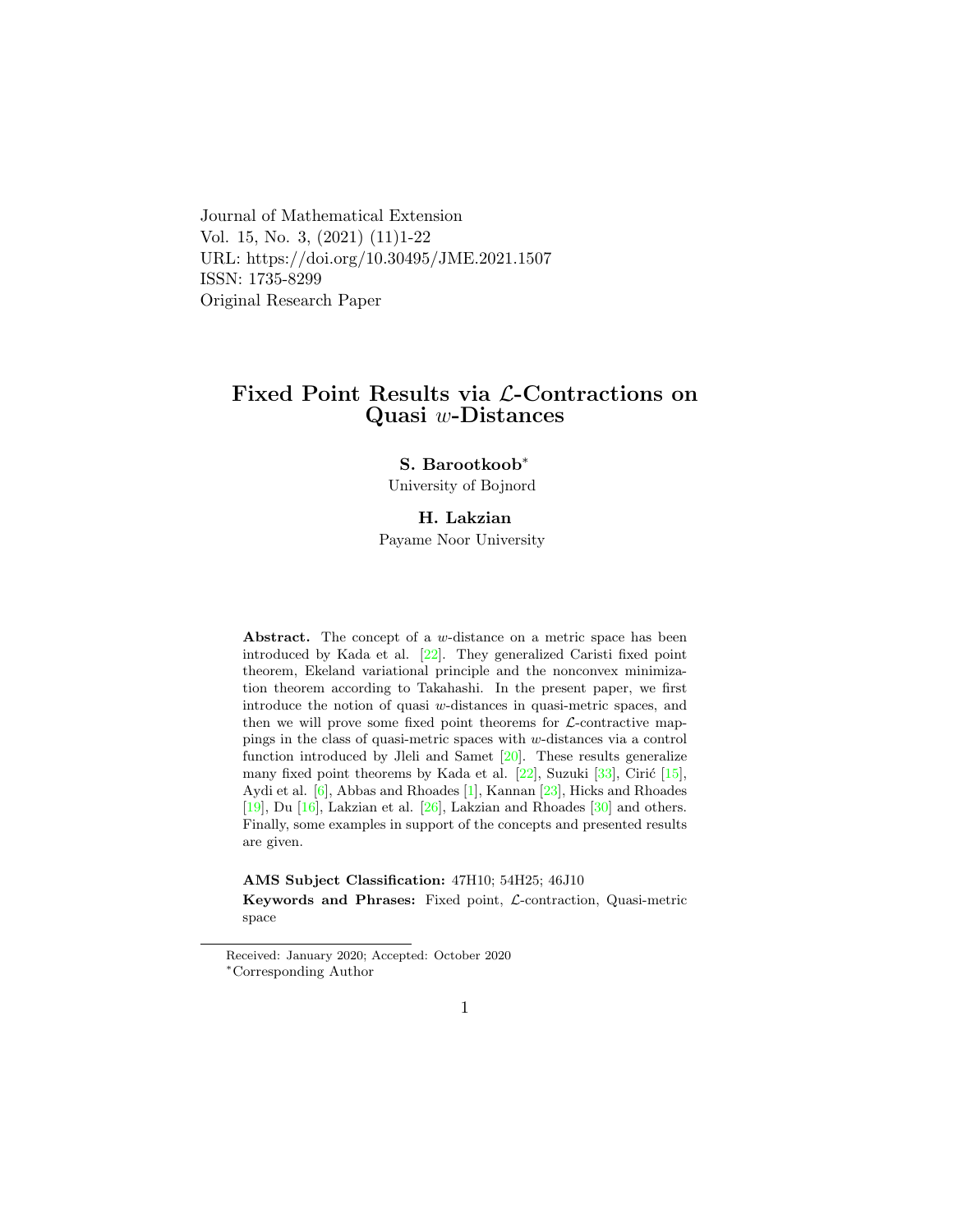# 1 Introduction

The concept of a w-distance on a metric space has been introduced by Kada et al. [\[22\]](#page-19-0) (see also [\[11,](#page-18-1) [24,](#page-19-6) [26,](#page-20-1) [28,](#page-20-3) [29,](#page-20-4) [27,](#page-20-5) [25\]](#page-20-6)). They generalized Caristi fixed point theorem, Ekeland variational principle and the nonconvex minimization theorem according to Takahashi. Suzuki [\[33\]](#page-20-0) extended Kannan fixed point results to metric spaces with w-distances.

The following definition is the concept of  $w$ -distance on a metric space (See Kada et al. [\[22\]](#page-19-0)).

**Definition 1.1.** [\[22\]](#page-19-0) Let X be a metric space endowed with a metric d. A function  $p: X \times X \longrightarrow [0, \infty)$  is called a w-distance on X if it satisfies the following properties.

(i)  $p(x, z) \leq p(x, y) + p(y, z)$  for any  $x, y, z \in X$ .

(ii) p is lower semi-continuous in its second variable, i.e., if  $x \in X$  and  $y_n \to y$  in X, then  $p(x, y) \leq \liminf_{n \to \infty} p(x, y_n)$ .

(iii) For each  $\epsilon > 0$ , there exists  $\delta > 0$  such that  $p(z, x) \leq \delta$  and  $p(z, y) \leq \delta$  imply  $d(x, y) \leq \epsilon$ .

The following lemma will be used in the next section.

<span id="page-1-0"></span>**Lemma 1.2.**  $[22]$  Let  $(X, d)$  be a metric space and p be a w-distance on X.

(i) Let  $\{x_n\}$  be a sequence in X such that

$$
\lim_{n \to \infty} p(x_n, x) = \lim_{n \to \infty} p(x_n, y) = 0.
$$

Then  $x = y$ . In particular, if  $p(z, x) = p(z, y) = 0$ , we have  $x = y$ .

(ii) If  $p(x_n, y_n) \leq \alpha_n$   $p(x_n, y) \leq \beta_n$  for any  $n \in \mathbb{N}$ , where  $\{\alpha_n\}$  and  ${\beta_n}$  are sequences in  $[0,\infty)$  converging both to 0, then  $\{y_n\}$  converges to y.

(iii) Let p be a w-distance on a metric space  $(X, d)$ . Let  $\{x_n\}$  be a sequence in X such that for each  $\varepsilon > 0$ , there exists  $N_{\varepsilon} \in N$  such that for  $m > n > N_{\varepsilon}$ ,  $p(x_n, x_m) < \varepsilon$  (or  $\lim_{n,m} p(x_n, x_m) = 0$ ). Then  $\{x_n\}$ is a Cauchy sequence.

Jleli and Samet  $[20]$  introduced the concept of  $\theta$ -contractions as follows.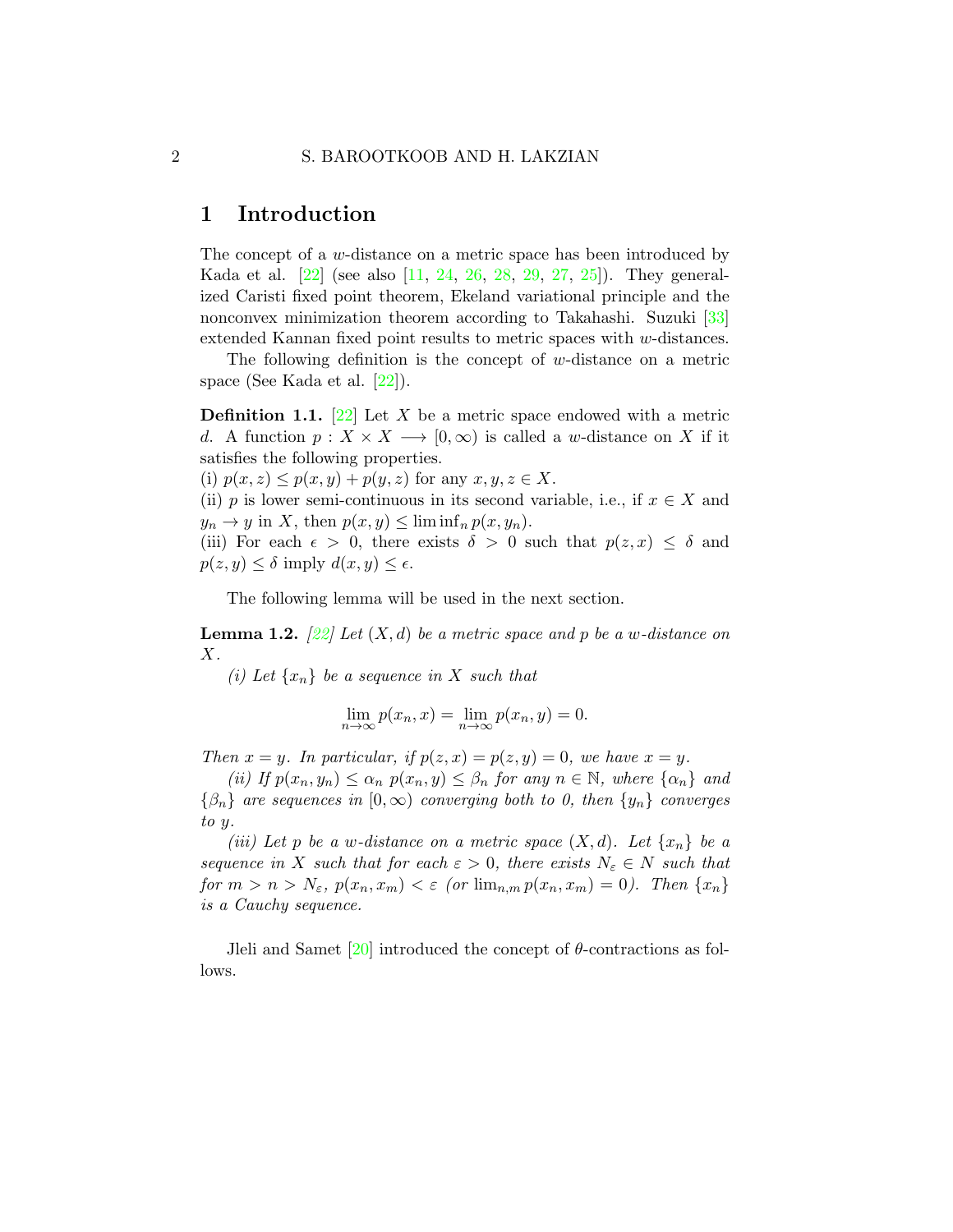**Definition 1.3.** [\[20\]](#page-19-1) The mapping  $\theta$  from  $(0, \infty)$  into  $(1, \infty)$  is said to be  $\theta$ -contraction if it satisfies the following conditions.

- $(\theta_1)$   $\theta$  is non-decreasing.
- $(\theta_2)$  For any  $t_n \in (0,\infty);$

$$
\lim_{n \to \infty} \theta(t_n) = 1 \Longleftrightarrow \lim_{n \to \infty} t_n = 0;
$$

 $(\theta_3)$  there exists  $(r, l) \in (0, 1) \times (0, \infty)$  such that

$$
\lim_{t \to 0^+} \frac{\theta(t) - 1}{t^r} = l.
$$

Ahmed et al. [\[3\]](#page-18-2) in 2017, replaced the condition  $(\theta_3)$  by the following condition.

 $(\theta_4)$ ]  $\theta$  is continuous on  $(0, \infty)$ .

Cho  $[14]$  introduced the concept of *L*-contraction mappings as follows.

**Definition 1.4.** [\[14\]](#page-19-7) Suppose that  $\mathcal{L}$  is the family of all mappings  $\xi$ :  $[1, \infty) \times [1, \infty) \rightarrow \mathbb{R}$  such that

- $(\xi_1) \xi(1,1) = 1.$
- $(\xi_2) \xi(t,s) < \frac{s}{t}$  $\frac{s}{t}$  for all  $s, t > 1$ .
- (ξ3) For any sequences  $\{t_n\}$ ,  $\{s_n\}$  in  $(1,\infty)$  with  $t_n < s_n$  for  $n =$  $1, 2, 3, \cdots$

$$
\lim_{n \to \infty} t_n = \lim_{n \to \infty} s_n > 1 \Longrightarrow \limsup_{n \to \infty} \xi(t_n, s_n) < 1.
$$

Any  $\xi \in \mathcal{L}$  is called  $\mathcal{L}$ -simulation function. Note that  $\xi(t, t) < 1$  for each  $t > 1$ .

In the following, we list some examples of  $\mathcal{L}$ -simulation functions.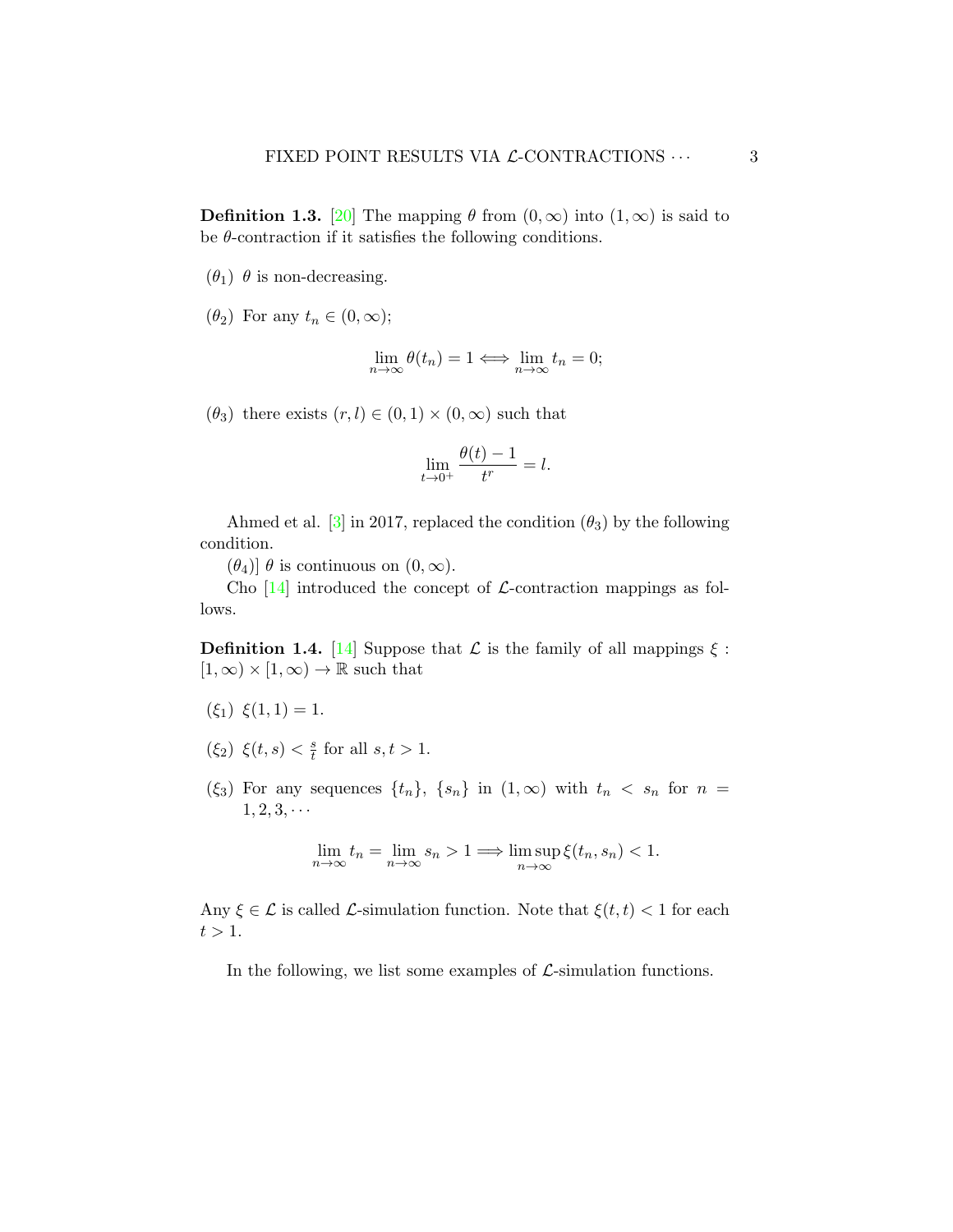<span id="page-3-0"></span>**Example 1.5.** [\[14\]](#page-19-7) (*i*)  $\xi(t,s) = \frac{s^k}{t}$  $t_t^{\infty}$  for all  $s, t \geq 1$ , where  $k \in (0, 1)$ .

(ii)  $\xi(t,s) = \frac{s}{t\varphi(s)}$  for all  $s,t \geq 1$  where  $\varphi : [1,\infty) \to [1,\infty)$  is nondecreasing and lower semi-continuous such that  $\varphi^{-1}(\{1\}) = 1$ .  $(iii)$ 

$$
\xi(t,s) = \begin{cases} 1, & \text{if } (s,t) = (1,1), \\ \frac{s}{2t}, & \text{if } s < t, \\ \frac{s^{\lambda}}{t}, & \text{otherwise,} \end{cases}
$$

for all  $s, t \geq 1$  where  $\lambda \in (0, 1)$ .

The concept of quasi-metric spaces obtained by omitting the symmetry condition is used by many authors in  $[2, 4, 5, 10, 8, 9, 7, 12, 13,$  $[2, 4, 5, 10, 8, 9, 7, 12, 13,$  $[2, 4, 5, 10, 8, 9, 7, 12, 13,$  $[2, 4, 5, 10, 8, 9, 7, 12, 13,$  $[2, 4, 5, 10, 8, 9, 7, 12, 13,$  $[2, 4, 5, 10, 8, 9, 7, 12, 13,$  $[2, 4, 5, 10, 8, 9, 7, 12, 13,$  $[2, 4, 5, 10, 8, 9, 7, 12, 13,$  $[2, 4, 5, 10, 8, 9, 7, 12, 13,$  $[2, 4, 5, 10, 8, 9, 7, 12, 13,$  $[2, 4, 5, 10, 8, 9, 7, 12, 13,$  $[2, 4, 5, 10, 8, 9, 7, 12, 13,$  $[2, 4, 5, 10, 8, 9, 7, 12, 13,$  $[2, 4, 5, 10, 8, 9, 7, 12, 13,$  $[2, 4, 5, 10, 8, 9, 7, 12, 13,$  $[2, 4, 5, 10, 8, 9, 7, 12, 13,$  $[2, 4, 5, 10, 8, 9, 7, 12, 13,$ [17,](#page-19-9) [21,](#page-19-10) [32\]](#page-20-7) for proving fixed point theorems. We recall the following definition.

**Definition 1.6.** Let X be a non-empty set. Let  $q: X \times X \to [0, \infty)$  be a function satisfying

 $(q1)q(x, y) = 0$  if and only if  $x = y$ ,  $(q2)q(x,y) \leq q(x,z) + q(z,y).$ Then q is called a quasi-metric and the pair  $(X, q)$  is called a quasi-metric space.

In the present paper, after the definition of the concept of quasi w-distance on a quasi-metric space, we prove some fixed point theorems for  $\mathcal{L}$ -contraction mappings using  $\theta$ -functions in the class of quasimetric spaces with quasi w-distance. Some consequences are also derived. Moreover, we present some examples in support of the given results.

# 2 Preliminary and Lemmas

In this section, we recall some basic concepts and notations. Some useful lemmas are also included.

First, we give some basic concepts such as convergence and completeness on quasi-metric spaces.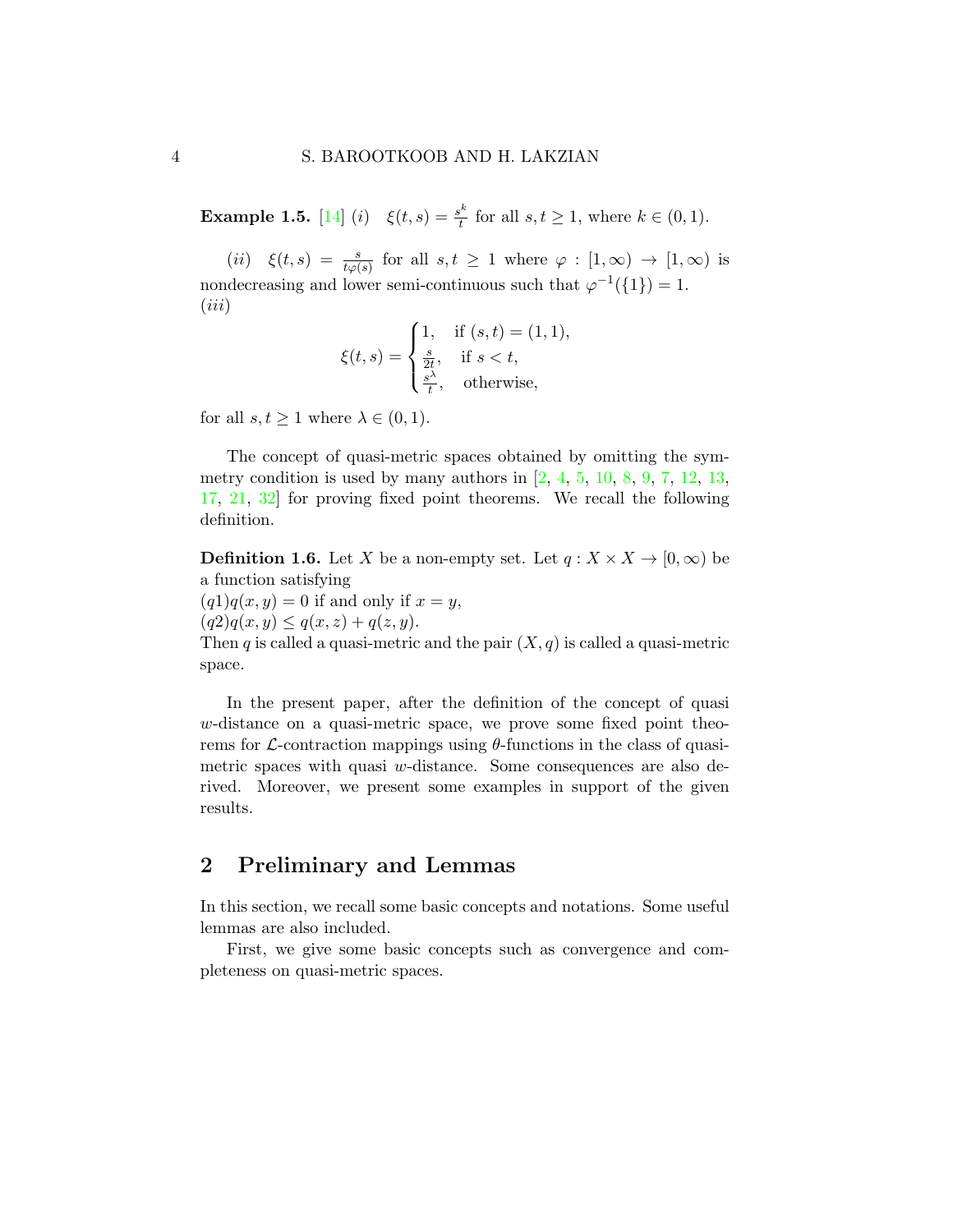**Definition 2.1.** [\[6\]](#page-18-0) Let  $(X, q)$  be a quasi-metric space,  $\{x_n\}$  be a sequence in X and  $x \in X$ .

(i) The sequence  $\{x_n\}$  converges to x if and only if

$$
\lim_{n \to \infty} q(x_n, x) = \lim_{n \to \infty} q(x, x_n) = 0.
$$

(*ii*) The sequence  $\{x_n\}$  is left-Cauchy (resp. right-Cauchy, Cauchy) if and only if for every  $\varepsilon > 0$ , there exists a positive integer  $N = N(\varepsilon)$ such that  $q(x_n, x_m) < \varepsilon$  for all  $n \geq m > N$  (resp.  $m \geq n > N$ ,  $m, n > N$ ).

 $(iii)$   $(X, q)$  is said left-complete (resp. right-complete, complete) if and only if each left-Cauchy (resp. right-complete, complete) sequence in  $X$  is convergent.

**Remark 2.2.** (i) In a quasi-metric space  $(X, q)$ , the limit for a convergent sequence is unique. Also, if  $x_n \to x$ , we have for all  $y \in X$ 

$$
\lim_{n \to \infty} q(x_n, y) = q(x, y) \text{ and } \lim_{n \to \infty} q(y, x_n) = q(y, x).
$$

(i) A sequence  $\{x_n\}$  in a quasi-metric space is Cauchy if and only if it is left-Cauchy and right-Cauchy.

**Lemma 2.3.** [\[6\]](#page-18-0) Let  $(X, q)$  be a quasi-metric space and  $T : X \to X$  be a given mapping. Suppose that T is continuous at  $u \in X$ . Then for all sequences  $\{x_n\}$  in X such that  $x_n \to u$ , we have  $Tx_n \to Tu$ , that is,

$$
\lim_{n \to \infty} q(Tx_n, Tu) = \lim_{n \to \infty} q(Tu, Tx_n) = 0.
$$

In the following, we give the concept of quasi  $w$ -distance on a quasimetric space.

**Definition 2.4.** Let  $(X, q)$  be a quasi-metric space. A function  $p$ :  $X \times X \to [0, \infty)$  is called a quasi w-distance on X if it satisfies the following properties.

(i)  $p(x, z) \leq p(x, y) + p(y, z)$  for any  $x, y, z \in X$ .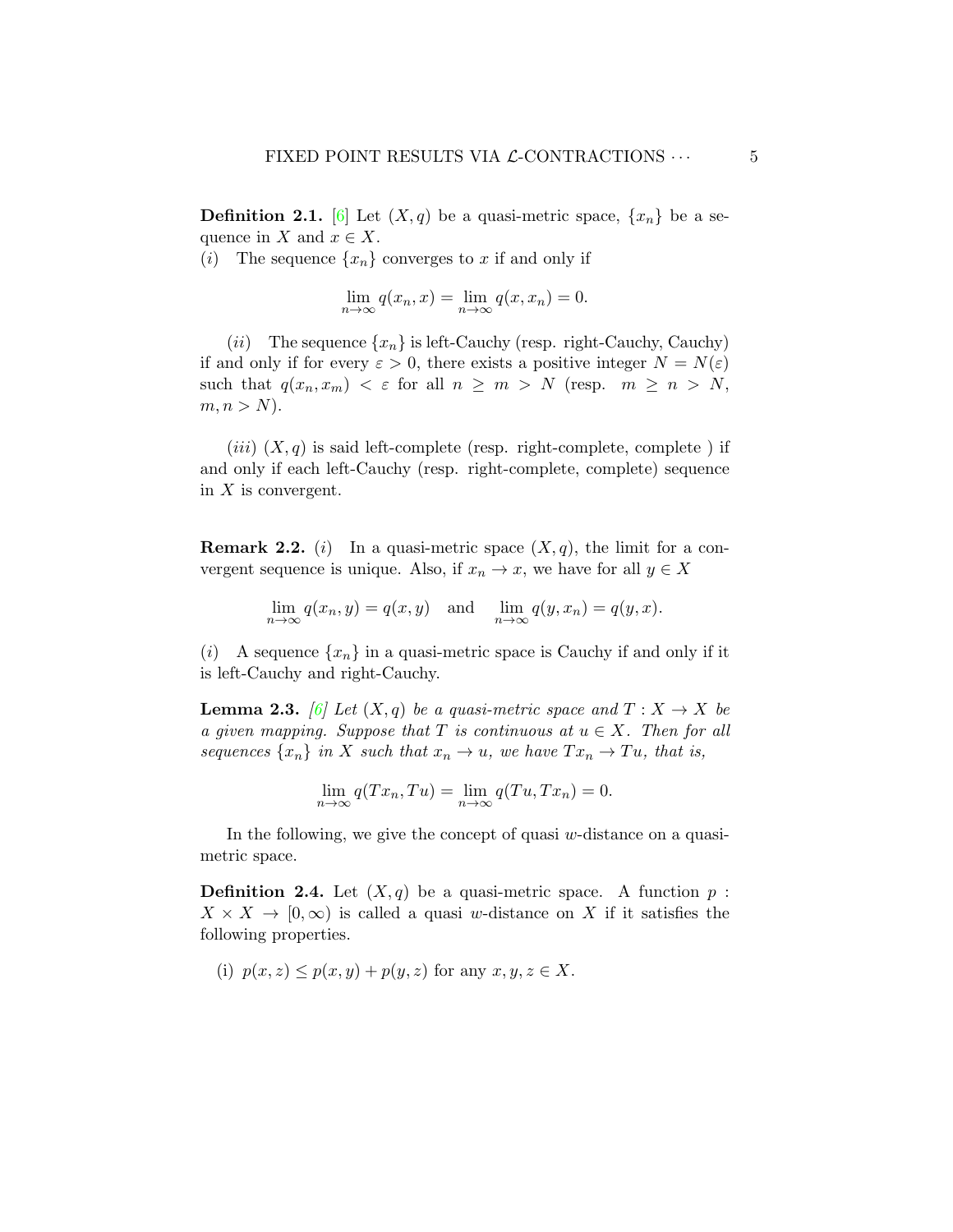- (ii) p is lower semi-continuous in its second variable; i.e., if  $x \in X$  and  $y_n \to y$  in X, then  $p(x, y) \leq \liminf_{n} p(x, y_n)$ .
- (iii) For each  $\epsilon > 0$ , there exists a  $\delta > 0$  such that  $p(z, x) \leq \delta$  and  $p(z, y) \leq \delta$  imply  $q(x, y) \leq \epsilon$  and  $q(y, x) \leq \epsilon$ .

It is easy to see that each  $w$ -distance is a quasi  $w$ -distance.

**Example 2.5.** Let  $(X, q)$  be a quasi-metric space. Then each  $p : X \times Y$  $X \to \mathbb{R}^+$  defined by

- (i)  $p(x, y) = q(y, x_0) + q(x_0, y)$ , for some  $x_0 \in X$ ;
- (ii)  $p(x, y) = \max\{q(y, x_0), q(x_0, y)\}\text{, for some } x_0 \in X;$
- (iii)  $p(x, y) = p'(x, y) + \alpha$ , for some positive number  $\alpha$  and a w-distance  $p^{\prime}$
- (iv)  $p(x, y) = \max\{p'(x, y), p''(x, y)\}\text{, for two }w\text{-distances }p', p''$ ;
- (v)  $p(x, y) = p'(x, y) + p''(x, y)$ , for two w-distances  $p', p''$ ;

for each  $x, y \in X$ , is a quasi w-distance.

In section 3, we give some another examples of quasi w-distances.

The following lemma has an easy proof (following the proof of Lemma [1.2\)](#page-1-0).

<span id="page-5-0"></span>**Lemma 2.6.** Let  $(X, q)$  be a quasi-metric space and p be a quasi wdistance on X.

- (i) If  $\{x_n\}$  is a sequence in X such that  $\lim_{n} p(x_n, x) = \lim_{n} p(x_n, y) =$ 0 then  $x = y$ . In particular, if  $p(z, x) = p(z, y) = 0$  then  $x = y$ .
- (ii) If  $p(x_n, y_n) \leq \alpha_n p(x_n, y) \leq \beta_n$  for any  $n \in \mathbb{N}$ , where  $\{\alpha_n\}$  and  $\{\beta_n\}$  are sequences in  $[0,\infty)$  converging to 0, then  $\{y_n\}$  converges to y.
- (iii) Let p be a quasi w-distance on a quasi-metric space  $(X, q)$  and  ${x_n}$  be a sequence in X such that, for each  $\varepsilon > 0$ , there exists an  $N_{\varepsilon} \in N$  such that  $m > n \geq N_{\varepsilon}$  (respectively,  $n > m > N_{\varepsilon}$ ,  $m, n > N_{\varepsilon}$ ) implies  $p(x_n, x_m) < \varepsilon$ , then  $\{x_n\}$  is a right-Cauchy (respectively, left-Cauchy, Cauchy) sequence.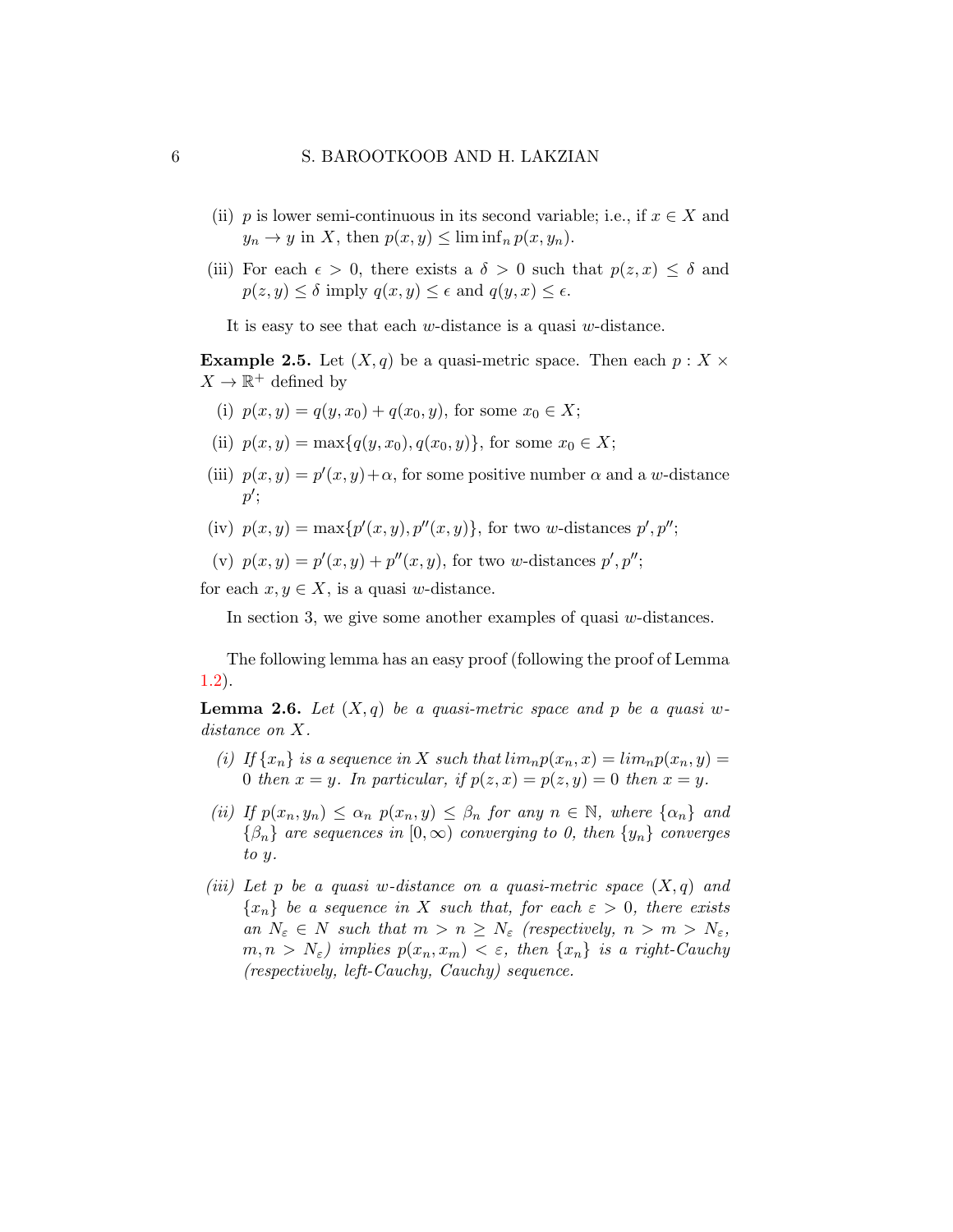# 3 Main results

Suppose that  $\Theta$  is the class of functions  $\theta : (0, \infty) \to (1, \infty)$  satisfying  $(\theta_1)$  and  $(\theta_2)$ . One of our essential main results is the following theorem.

<span id="page-6-1"></span>**Theorem 3.1.** Let  $(X, q)$  be a complete quasi-metric space with quasi w-distance p and  $T : X \to X$  be a given mapping. Suppose that there exist  $\xi \in \mathcal{L}$  and  $\theta \in \Theta$  such that for all  $x, y \in X$  with  $q(Tx, Ty) \neq 0$ ,

<span id="page-6-0"></span>
$$
\xi(\theta(p(Tx, Ty)), \theta(p(x, y))) \ge 1.
$$
\n<sup>(1)</sup>

Then  $T$  has a unique fixed point. Moreover, if condition  $(1)$  is true for each  $x, y$ , then  $p(u, u) = 0$ .

**Proof.** Consider an  $x_0 \in X$ . Define a sequence  $\{x_n\}$  by  $x_n = T^n x_0$ , for all  $n \geq 0$ . If  $x_n = x_{n+1}$  for some n, then  $x_n = x_{n+1} = Tx_n$ , that is,  $x_n$ is a fixed point of T and so the proof is completed. Suppose from now on that  $x_n \neq x_{n+1}$  for all n. Then  $q(x_n, x_{n+1}) > 0$ . Now from the condition  $(1)$ , we have

$$
1 \leq \xi \left(\theta(p(Tx_{n-1}, Tx_n)), \theta(p(x_{n-1}, x_n))\right)
$$
  

$$
< \frac{\theta(p(x_{n-1}, x_n))}{\theta(p(Tx_{n-1}, Tx_n))}
$$
  

$$
= \frac{\theta(p(x_{n-1}, x_n))}{\theta(p(x_n, x_{n+1}))}.
$$

Consequently, we obtain

$$
\theta(p(x_n, x_{n+1})) < \theta(p(x_{n-1}, x_n)),
$$

which implies for all  $n = 1, 2, 3, \ldots$ ,

$$
p(x_n, x_{n+1}) < p(x_{n-1}, x_n).
$$

Thus, the sequence  $\{p(x_n, x_{n+1})\}$  is decreasing and so it is convergent. Let there is an  $\varepsilon > 0$  such that

$$
\lim_{n \to \infty} p(x_n, x_{n+1}) = \varepsilon.
$$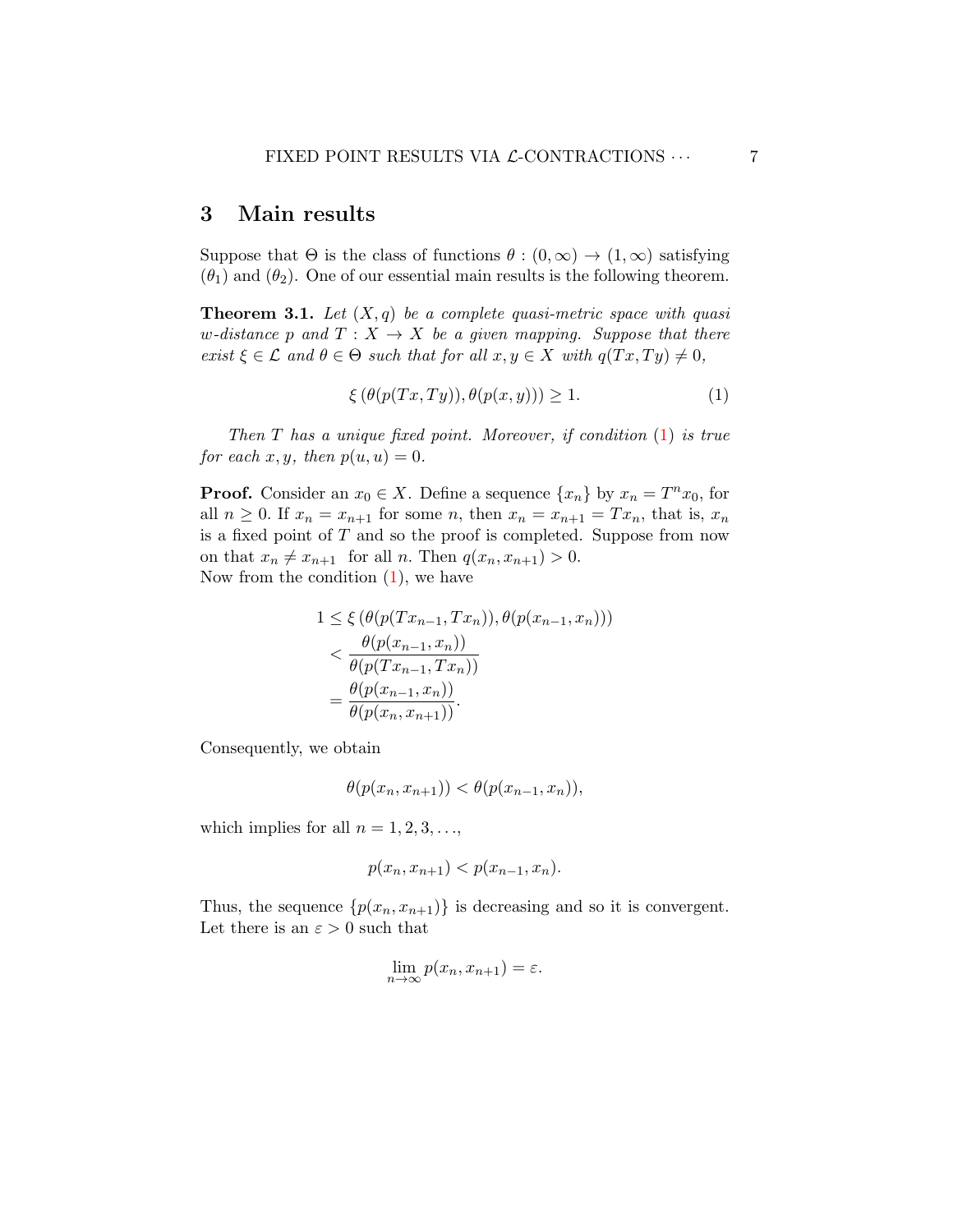From  $(\theta_2)$ , we have  $\lim_{n\to\infty} \theta(p(x_n, x_{n+1})) \neq 1$ , and so

$$
\lim_{n \to \infty} \theta(p(x_n, x_{n+1})) > 1.
$$

Using  $(\xi_3)$ , we get

$$
1 \leq \limsup_{n \to \infty} \xi(\theta(p(x_n, x_{n+1})), \theta(p(x_{n-1}, x_n)) < 1,
$$

a contradiction. This implies that

$$
\lim_{n \to \infty} p(x_n, x_{n+1}) = 0. \tag{2}
$$

Similarly,

<span id="page-7-0"></span>
$$
\lim_{n \to \infty} p(x_{n+1}, x_n) = 0. \tag{3}
$$

Now, we shall prove that the sequence  $\{x_n\}$  is right-Cauchy. By the triangular inequality,

$$
p(x_n, x_{n+2}) \le p(x_n, x_{n+1}) + p(x_{n+1}, x_{n+2}),
$$

and so  $\lim_{n\to\infty} p(x_n, x_{n+2}) = 0.$ 

Suppose that the induction hypothesis holds; i.e.,  $\lim_{n\to\infty} p(x_n, x_{n+k}) =$ 0. Then

$$
p(x_n, x_{n+k+1}) \le p(x_n, x_{n+k}) + p(x_{n+k}, x_{n+k+1}),
$$

which implies that  $\lim_{n\to\infty} p(x_n, x_{n+k+1}) = 0$ . Therefore for each  $\varepsilon > 0$ , there is  $N_{\varepsilon} \in \mathbb{N}$  such that for each  $m > n \ge N_{\varepsilon}, p(x_n, x_m) \le \varepsilon$ . So, by Lemma [2.6,](#page-5-0) the sequence  $\{x_n\}$  is right-Cauchy. Similarly,  $\{x_n\}$  is a left-Cauchy sequence. Therefore  $\{x_n\}$  is a Cauchy sequence. Now since X is complete, there exists  $u \in X$  such that

$$
\lim_{n \to \infty} q(x_n, u) = \lim_{n \to \infty} q(u, x_n) = 0.
$$

In the sequel, we shall prove that  $u$  is a fixed point of  $T$ . Since  $x_n \to u$  and  $p(x,.)$  is lower semi-continuous, we have

$$
p(x_{N_{\varepsilon}}, u) \leq \liminf_{n \to \infty} p(x_{N_{\varepsilon}}, x_n) \leq \varepsilon.
$$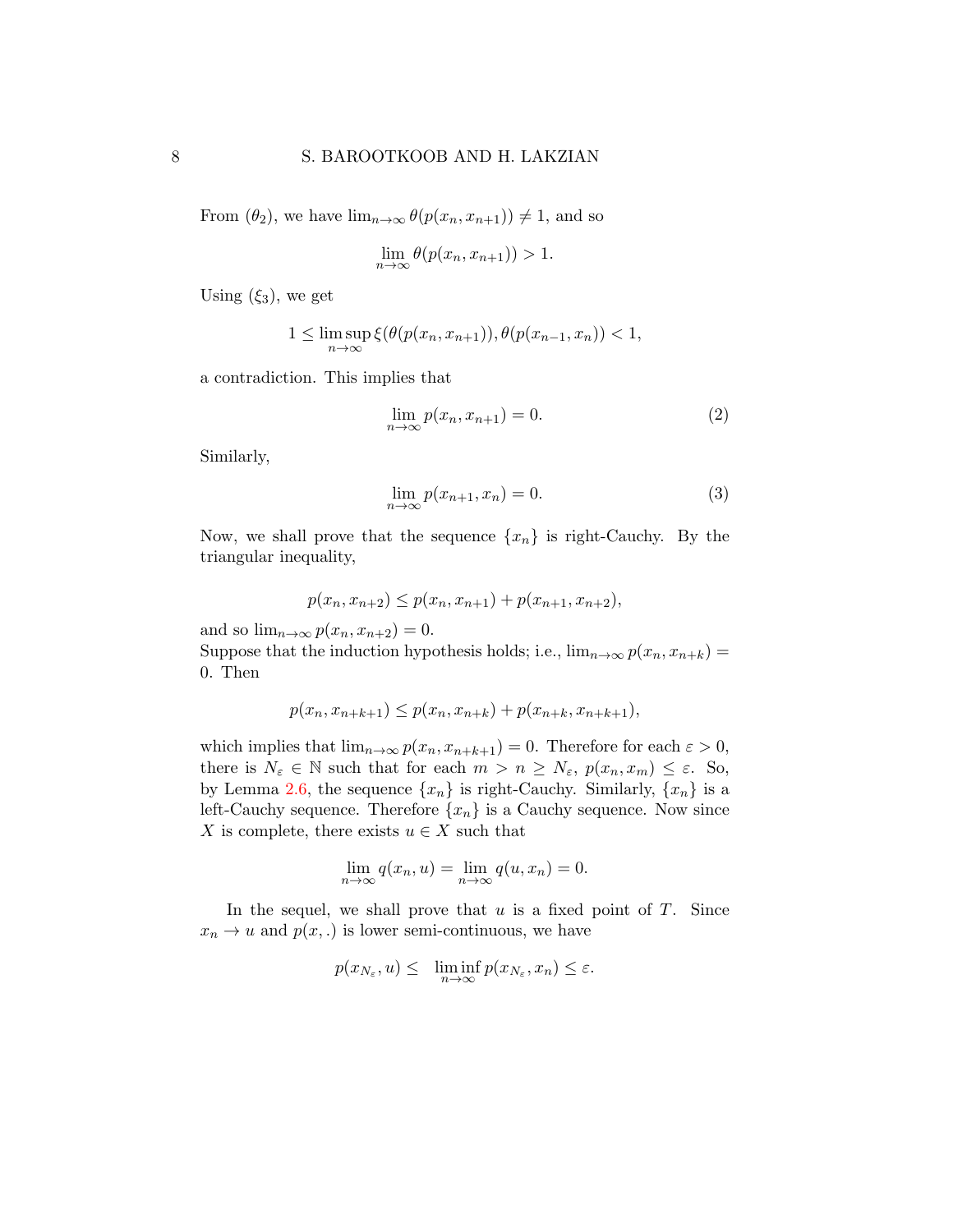Putting  $\varepsilon = 1/k$  and  $N_{\varepsilon} = n_k$ , we have

<span id="page-8-0"></span>
$$
\lim_{k \to \infty} p(x_{n_k}, u) = 0. \tag{4}
$$

Again by condition [\(1\)](#page-6-0) with  $x = x_{n_k+1}$  and  $y = u$ , we get

$$
1 \leq \xi(\theta(p(Tx_{n_k+1}, Tu)), \theta(p(x_{n_k+1}, u))) \n< \frac{\theta(p(x_{n_k+1}, u))}{\theta(p(x_{n_k+2}, Tu))}.
$$

Therefore,

$$
\theta(p(x_{n_k+2}, Tu)) < \theta(p(x_{n_k+1}, u)).
$$

Since  $\theta$  is non-decreasing, we obtain

<span id="page-8-1"></span>
$$
p(x_{n_k+2}, Tu) < p(x_{n_k+1}, u). \tag{5}
$$

By triangular inequality we have

$$
p(x_{n_k+1}, u) \le p(x_{n_k+1}, x_{n_k}) + p(x_{n_k}, u).
$$

From the relations  $(3)$  and  $(4)$ , we conclude that

$$
\lim_{k \to \infty} p(x_{n_k+1}, u) = 0.
$$

Similarly

<span id="page-8-3"></span><span id="page-8-2"></span>
$$
\lim_{k \to \infty} p(x_{n_k+2}, u) = 0. \tag{6}
$$

Now, by inequality  $(5)$ , we obtain

$$
\lim_{k \to \infty} p(x_{n_k+2}, Tu) = 0. \tag{7}
$$

Therefore by Lemma [2.6](#page-5-0) and the equalities [\(6\)](#page-8-2) and [\(7\)](#page-8-3), we get  $u = Tu$ .

Now, we show that u is unique. Let  $x_1, x_2 \in X$  be two distinct fixed points (i.e.,  $x_1 \neq x_2$ ). So  $q(T x_1, T x_2) > 0$  and from condition [\(1\)](#page-6-0),

$$
1 \le \xi(\theta(p(Tx_1, T^2x_1)), \theta(p(x_1, Tx_1))) \n< \frac{\theta(p(x_1, x_1))}{\theta(p(x_1, x_1))} \n= 1.
$$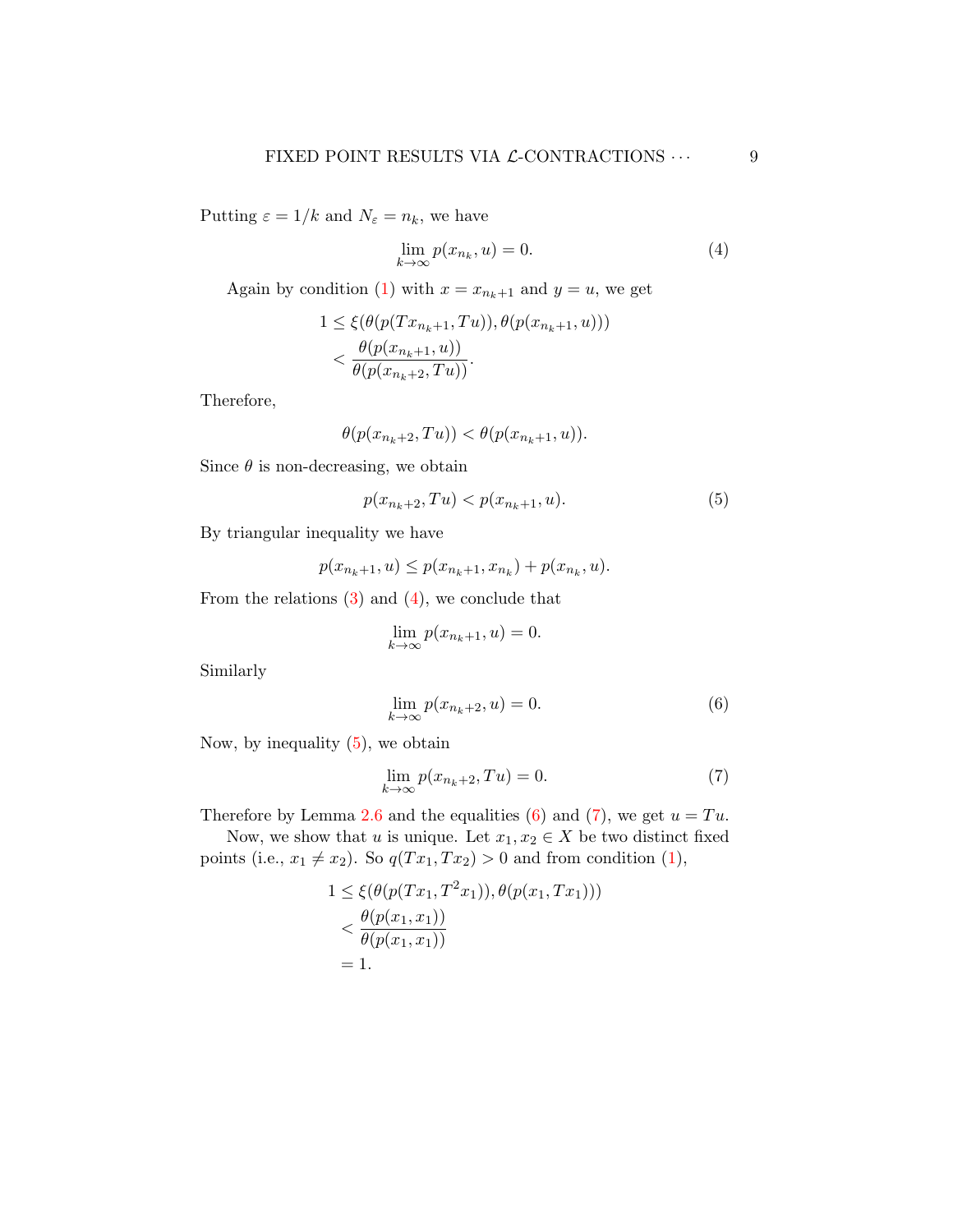It is a contradiction, so  $x_1 = x_2$ .

Moreover, if condition  $(1)$  is true for each  $x, y$ , without the condition  $q(Tx, Ty) \neq 0$ , then

$$
1 \le \xi(\theta(p(Tx, T^2x)), \theta(p(x, Tx)))
$$
  

$$
< \frac{\theta(p(x, Tx))}{\theta(p(Tx, T^2x))}.
$$

Then we conclude that there is  $t_x \in (0,1)$  such that  $p(Tx, T^2x) \leq$  $t_x p(x,T x)$ , for each  $x \in X$ . In particular

$$
p(u, u) = p(Tu, T2u)
$$
  
\n
$$
\leq tu p(u, Tu)
$$
  
\n
$$
= tu p(u, u).
$$

Which implies that  $p(u, u) = 0$ .  $\Box$ 

<span id="page-9-1"></span>**Corollary 3.2.** Let  $(X, q)$  be a complete quasi-metric space with quasi w-distance p and  $T : X \rightarrow X$  be a given mapping such that for all  $x, y \in X$  with  $q(Tx, Ty) \neq 0$ ,

$$
p(Tx, Ty) \le p(x, y)) - \varphi(p(x, y))\tag{8}
$$

where  $\varphi : [0, \infty) \to [0, \infty)$  is nondecreasing and lower semi-continuous such that  $\varphi^{-1}(\{0\}) = \{0\}$ . Then T has a unique fixed point.

**Proof.** From condition  $(8)$ , we have

<span id="page-9-0"></span>
$$
e^{p(Tx,Ty)} \le e^{p(x,y) - \varphi(p(x,y))}
$$

Put  $\theta(t) = e^t$ , we get

$$
\theta(p(Tx,Ty)) \leq \frac{\theta(p(x,y))}{e^{\varphi(p(x,y))}}.
$$

Now consider the nondecreasing and lower semi-continuous map  $\psi$ :  $[1,\infty) \to [1,\infty)$  such that  $\psi \circ \theta(t) = e^{\varphi(t)}$  and  $\psi^{-1}(\{1\}) = \{1\}$ . Then

$$
\theta(p(Tx,Ty)) \leq \frac{\theta(p(x,y))}{\psi(\theta(p(x,y)))}.
$$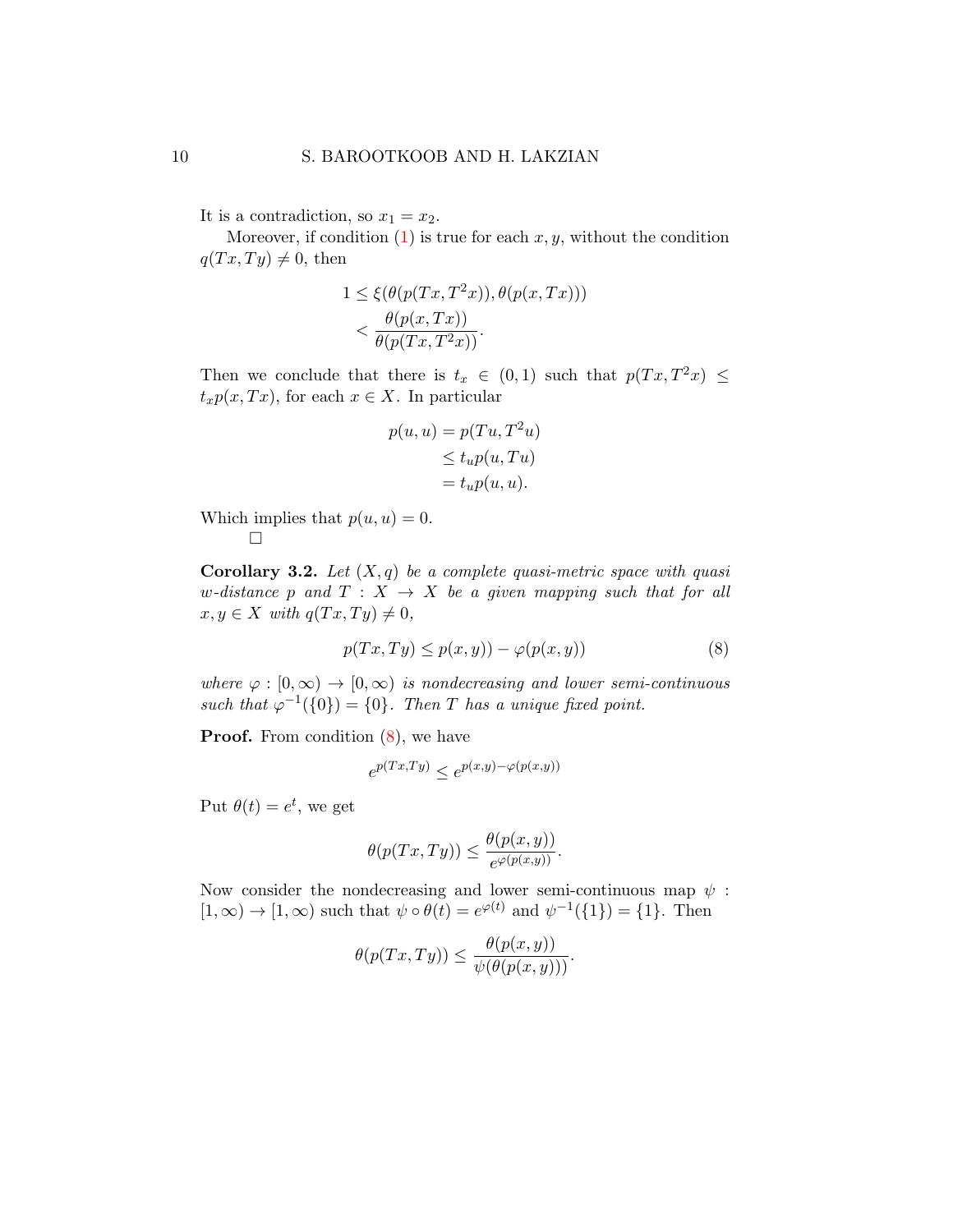By putting  $\xi(t,s) = \frac{s}{t\psi(s)}$ , we get

$$
1 \leq \frac{\theta(p(x,y))}{\theta(p(Tx,Ty))\psi(\theta(p(x,y)))}
$$
  
=  $\xi(\theta(p(Tx,Ty)), \theta(p(x,y))).$ 

Then by Theorem [3.1,](#page-6-1) T has a unique fixed point.  $\Box$  Following Example [1.5](#page-3-0) and taking in Theorem [3.1,](#page-6-1)  $\xi(t,s) = \frac{s^k}{t}$  $\frac{f}{t}$  for all  $s, t \geq 1$ , where  $k \in (0, 1)$ , we have the following corollary.

<span id="page-10-0"></span>**Corollary 3.3.** Let  $(X, q)$  be a complete quasi-metric space and  $T$ :  $X \to X$  be a given mapping such that for all  $x, y \in X$  with  $q(Tx, Ty) \neq$  $(0, \theta(p(Tx, Ty)) \leq [\theta(p(x, y))]^{k}$ . Then T has a unique fixed point.

**Remark 3.4.** Corollary [3.2](#page-9-1) improves Theorem 3.2 in [\[21\]](#page-19-10), where  $\varphi$  is lower semi-continuous, not necessary continuous. Corollary [3.3](#page-10-0) is the quasi-metric part of Theorem 2.1 in [\[14\]](#page-19-7), Theorem 2.1 in [\[20\]](#page-19-1) without the condition  $(\theta_3)$  and Theorem 2.2 in [\[3\]](#page-18-2) without condition  $(\theta_4)$ .

<span id="page-10-2"></span>**Theorem 3.5.** Let  $(X, q)$  be a complete quasi-metric space with quasi w-distance p and  $T : X \to X$  be a given mapping. Suppose that there exist  $\xi \in \mathcal{L}$  and  $\theta \in \Theta$  such that for all  $x \in X$  with  $q(Tx, T^2x) \neq 0$ ,

<span id="page-10-1"></span>
$$
\xi\left(\theta(p(Tx, T^2x)), \theta(p(x, Tx))\right) \ge 1. \tag{9}
$$

Suppose that one of the following conditions hold.

- (i)  $\inf \{p(x, y) + p(x, Tx) : x \in X\} > 0$  for every  $y \in X$  with  $y \neq Ty$ ,
- (*ii*) The mapping  $T$  is continuous,
- (iii) If for some sequence  $\{x_n\}$ ,  $\lim_{n\to\infty} p(x_n, x) = \lim_{n\to\infty} p(Tx_n, x)$ , then  $Tx = x$ .

Then  $T$  has a fixed point  $u$ . Moreover, if inequality  $(9)$  is true for each x, then  $p(u, u) = 0$ .

**Proof.** Fix  $x_0 \in X$ . Define a sequence  $\{x_n\}$  by  $x_n = T^n x_0$ , for all  $n \geq 0$ . Then similar to Theorem [1](#page-6-0) we can show that there exists  $u \in X$ such that

$$
\lim_{n \to \infty} q(x_n, u) = \lim_{n \to \infty} q(u, x_n) = 0.
$$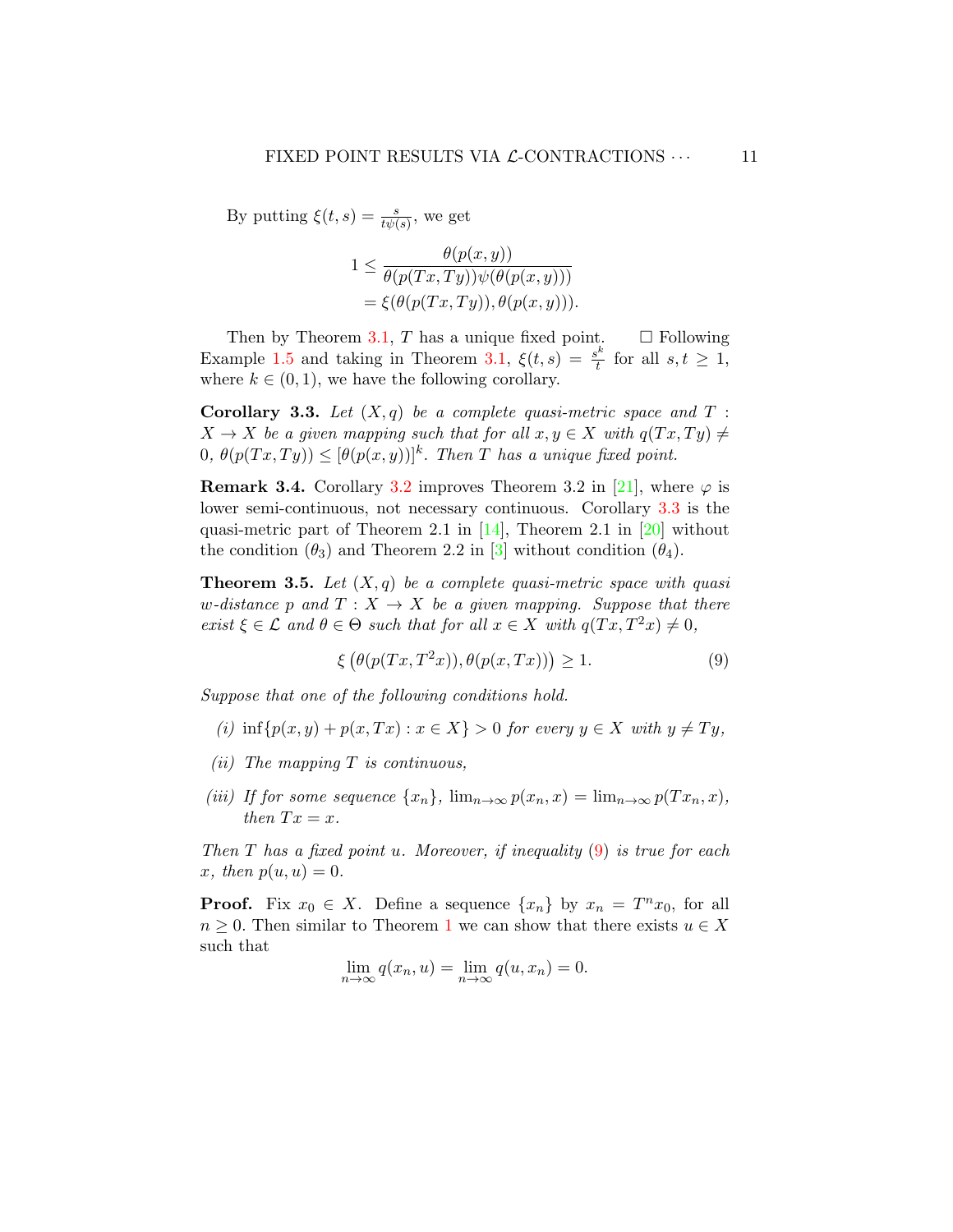Now, we prove u is a fixed point of  $T$ .

Case (i). If  $\inf \{p(x, y) + p(x, Tx) : x \in X\} > 0$  for every  $y \in X$  with  $y \neq Ty$ , then for each  $\varepsilon > 0$  there exists  $N_{\varepsilon} \in \mathbb{N}$  such that for  $n > N_{\varepsilon}$ ,  $p(x_{N_{\varepsilon}}, x_n) < \varepsilon$ . But,  $x_n \to u$  and  $p(x,.)$  is lower semi-continuous, so we have

$$
p(x_{N_{\varepsilon}}, u) \le \liminf_{n \to \infty} p(x_{N_{\varepsilon}}, x_n)
$$
  

$$
\le \varepsilon.
$$

Putting  $\varepsilon = 1/k$  and  $N_{\varepsilon} = n_k$ , we have

<span id="page-11-0"></span>
$$
\lim_{k \to \infty} p(x_{n_k}, u) = 0. \tag{10}
$$

Assume that  $u \neq Tu$ . Then

$$
0 < \inf\{p(z, u) + p(z, Tz) : z \in X\} \le \inf\{p(x_{n_k}, u) + p(x_{n_k}, x_{n_k+1}) : k \in \mathbb{N}\}.
$$

Using Cauchiness and equality  $(10)$ , we get

$$
\inf\{p(x_{n_k}, u) + p(x_{n_k}, x_{n_k+1}) : k \in \mathbb{N}\} = 0.
$$

Which is a contradiction. Thus,  $Tu = u$ .

Case  $(ii)$ . Now if T is continuous, we have

$$
q(u,Tu) = \lim_{n \to \infty} q(x_n, Tu) = \lim_{n \to \infty} q(Tx_{n-1}, Tu) = q(Tu, Tu) = 0.
$$

Hence,  $u = Tu$ .

Case  $(iii)$ . We have

$$
\lim_{n \to \infty} p(Tx_n, u) = \lim_{n \to \infty} p(x_{n+1}, u) = \lim_{n \to \infty} p(x_n, u).
$$

Hence  $Tu = u$ 

Moreover, if inequality  $(9)$  is true for each x, without the condition  $q(T x, T^2 x) \neq 0$ , similar to Theorem [1](#page-6-0) we can prove  $p(u, u) = 0$ .  $\Box$ 

If  $f: X \to X$  and  $F(f)$  is the set of all fixed points of f, then in a general case  $F(f) \neq F(f^n)$ . Abbas and Rhoades [\[1\]](#page-17-0) studied cases when  $F(f) = F(f^n)$  for each  $n \in \mathbb{N}$ , that is, when f has a property P. The following theorem extends and improves Theorem 3.1 of [\[1\]](#page-17-0).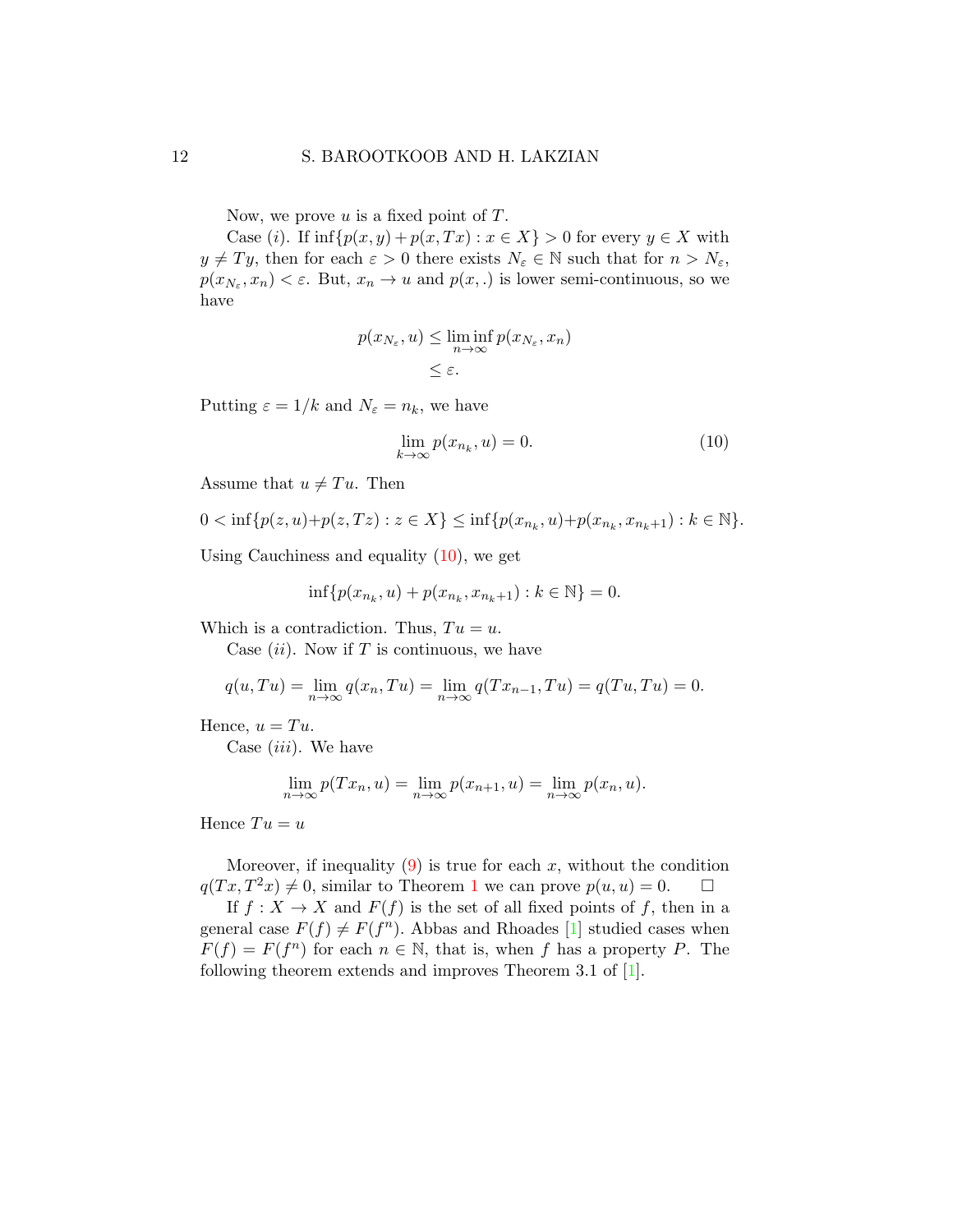**Theorem 3.6.** Let  $(X, q)$  be a complete quasi-metric space with quasi w-distance p on X. Let  $T : X \to X$  be a given mapping. Suppose that there exist  $\xi \in \mathcal{L}$  and  $\theta \in \Theta$  such that for all  $x \in X$  with  $q(Tx, T^2x) \neq 0$ ,

<span id="page-12-0"></span>
$$
\xi\left(\theta(p(Tx, T^2x)), \theta(p(x, Tx))\right) \ge 1. \tag{11}
$$

Then T has property P.

**Proof.** From Theorem [3.5,](#page-10-2)  $F(T) \neq \emptyset$ . Now we prove that T has property P. Obviously  $F(T) \subseteq F(T^n)$ , for each natural number n. We prove by induction  $F(T^n) \subseteq F(T)$ . First for  $n = 2$ , if  $F(T^2) \neq F(T)$ , then there is  $x \in X$  such that  $T^2x = x \neq Tx = T^3x$ . Therefore  $q(Tx, T^2x), q(T^2x, T^3x) > 0$  and by inequality [\(11\)](#page-12-0) we conclude that

$$
1\leq \xi(\theta(p(T^2x,T^3x)),\theta(p(Tx,T^2x))<\frac{\theta(p(Tx,T^2x))}{\theta(p(T^2x,T^3x))}=\frac{\theta(p(Tx,x))}{\theta(p(x,Tx))}
$$

and

$$
1 \leq \xi(\theta(p(Tx, T^2x)), \theta(p(x, T^x)) < \frac{\theta(p(x, Tx))}{\theta(p(Tx, T^2x))} = \frac{\theta(p(x, Tx))}{\theta(p(Tx, x))}
$$

or equivalently

$$
\theta(p(x,Tx)) < \theta(p(Tx,x)) \quad \text{and} \quad \theta(p(Tx,x)) < \theta(p(x,Tx)),
$$

which is a contradiction. So  $F(T) = F(T^2)$ .

Now let  $F(T) = F(T^2) = ... = F(T^{n-1})$  but  $F(T) \neq F(T^n)$ . Then there is  $x \in X$  such that  $T^n x = x$  but  $x \neq T^i x$  for each  $1 \leq i < n$ . Then obviously  $T^i x \neq T^j x$ , for each distinct  $1 \leq i, j \leq n$  and similar to case  $n = 2$  we conclude that  $\theta(p(T^jx, T^{j+1}x)) < \theta(p(T^{j-1}x, T^jx))$ , for each  $1 \leq j \leq n$ , where  $T^0x = x$ . Now we have

$$
\theta(p(x,Tx) = \theta(p(T^n x, T^{n+1} x)) < \theta(p(T^{n-1} x, T^n x)) < \ldots < \theta(p(Tx, T^2 x)) < \theta(p(x, Tx));
$$

which is a contradiction. Therefore for each natural number  $n$  we have  $F(T) = F(T^n)$  $\Box$ 

For  $x \in X$ ,  $T: X \to X$ ,  $O(x, \infty) = \{x, Tx, T^2x, ...\}$  is called the orbit of x. The mapping  $G: X \to [0, \infty)$  is T-orbitally lower semicontinuous at x if for any sequence  $\{x_n\}$  in  $O(x;\infty)$  which is convergent to x, we have  $G(x) \leq \liminf G(x_n)$ . The following theorem extends Theorem 2.1 of  $([19])$  $([19])$  $([19])$  and implies Theorem 3.7 of  $[31]$ .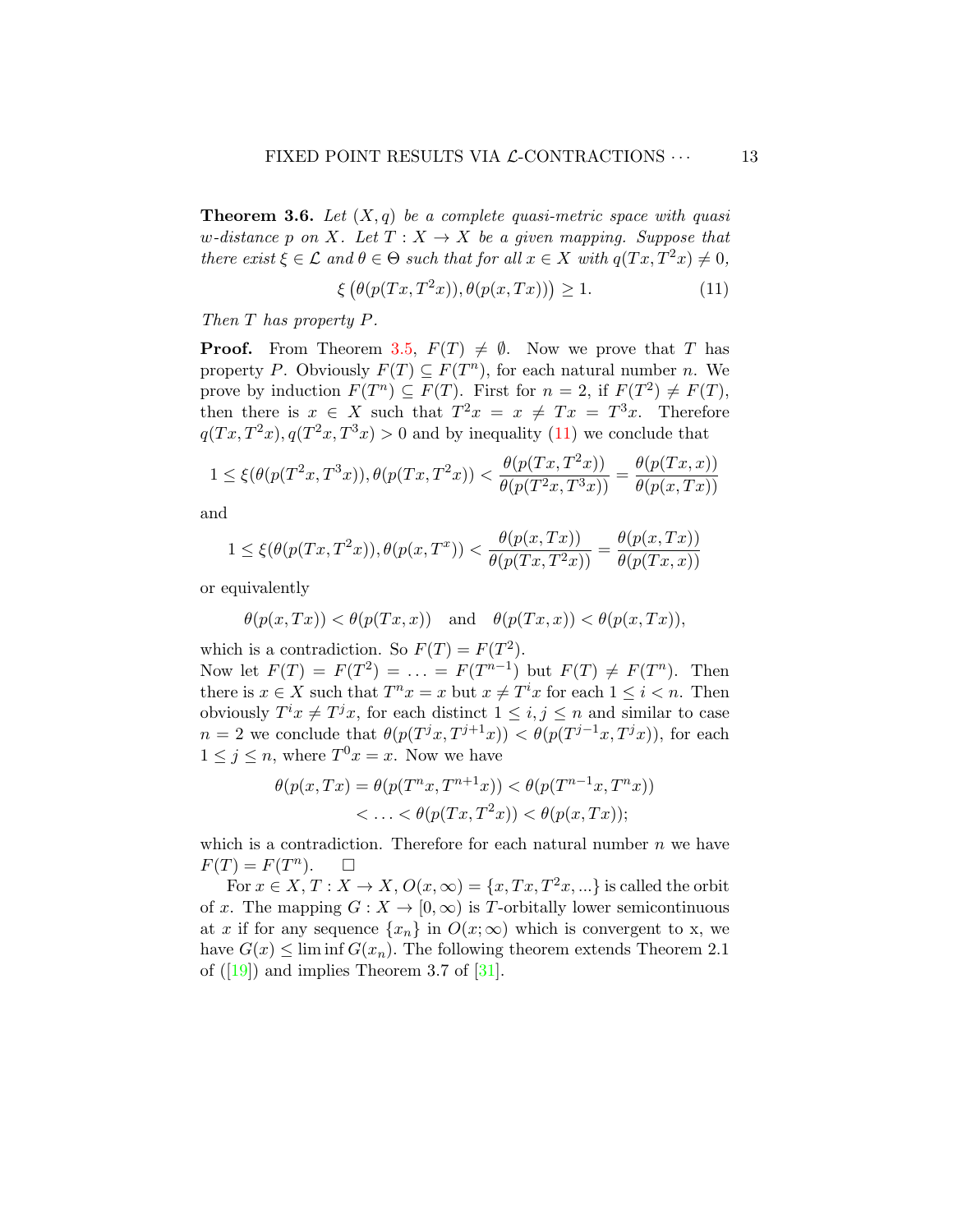**Theorem 3.7.** Let  $(X, q)$  be a complete quasi-metric space with quasi w-distance p on X. Let  $T: X \to X$  be a given mapping. Suppose that there exist  $\xi \in \mathcal{L}, \theta \in \Theta$ , and  $x \in X$  such that for all  $y \in O(x;\infty)$  with  $p(Ty, T^2y) \neq 0, \xi(\theta(p(Ty, T^2y)), \theta(p(y, Ty))) \geq 1.$  Then

(i)  $\lim T^n x = z$  exists and for some  $0 \leq k < 1$ 

$$
p(T^n x, z) \le \frac{k^n}{1 - k} p(x, Tx) \quad (n \ge 1).
$$

(ii)  $p(z,Tz) = 0$  if and only if  $G(x) = p(x,Tx)$  is T-orbitally lower semicontinuous at z.

**Proof.** (i) The proof of Theorem [3.5](#page-10-2) implies the existence of the limit. Now by lower semi continuity of  $p$ , we have

$$
p(T^n x, z) \le \liminf p(T^n x, T^m x),
$$

and similar to end of the of proof of Theorem [3.1](#page-6-1) we can show that

$$
p(T^n x, z) \leq \liminf_{m \to \infty} p(T^n x, T^m x)
$$
  
\n
$$
\leq \liminf_{m \to \infty} \frac{k^n - k^m}{1 - k} p(x, Tx)
$$
  
\n
$$
\leq \frac{k^n}{1 - k} p(x, Tx),
$$

for some  $k \in [0, 1)$ .

(ii) If  $p(z,Tz) = 0$ , then obviously  $p(z,Tz) = 0 < p(x_n,x_{n+1})+\epsilon$ , for each  $\epsilon > 0$  and each natural number n. Conversly, if  $G(x) = p(x, Tx)$  is T-orbitally lower semicontinuous at z, then for each  $\epsilon > 0$ , there is  $n_0$ , such that

$$
p(z,Tz) < p(x_n, x_{n+1}) + \epsilon, \quad (n \ge n_0).
$$

But in proof of Theorem [3.5,](#page-10-2) we show that  $\{x_n\}$  is right Cauchy sequence and so  $\lim p(x_n, x_{n+1}) = 0$ . Therefore  $p(z, Tz) \leq \epsilon$ , for each  $\epsilon$ . Hence  $p(z, T z) = 0.$   $\Box$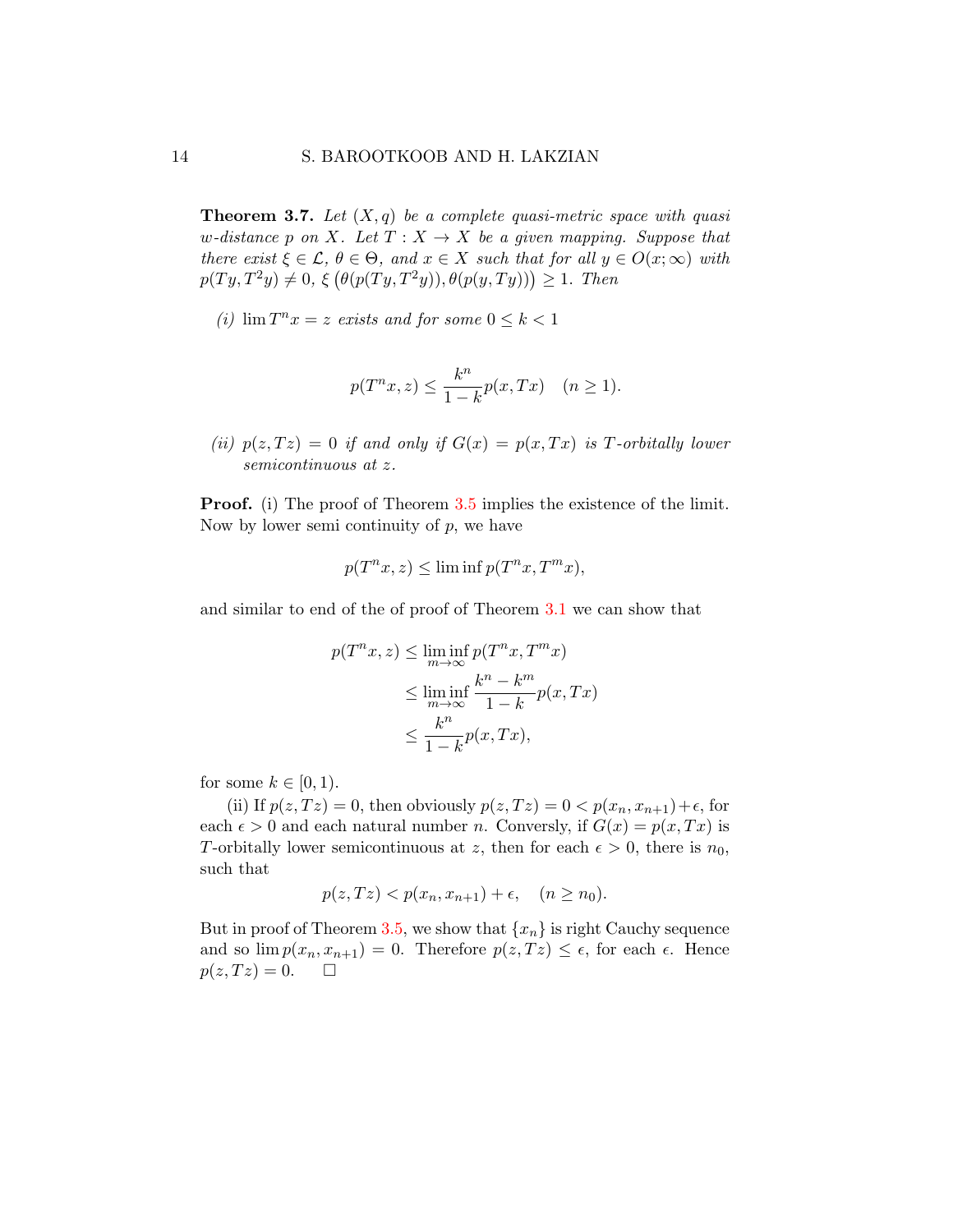## 4 Examples

In this section, we will give some examples to illustrate our results.

**Example 4.1.** Let  $k \in (0,1)$ , G be a locally compact group and  $X =$  $L^1(G)$ . Then  $L^1(G)$  with the following (quasi) metric is a complete (quasi) metric space.

$$
q(f,g) = ||f - g||_1, \quad (f, g \in L^1(G)).
$$

Where  $||f||_1 = \int_G |f(x)| d\lambda(x)$ , for each  $f \in L^1(G)$ , and  $\lambda$  is the Haar measure on G. Consider the modular function  $\Delta: G \to (0,1)$  and  $x \in G$ such that  $0 < \Delta(x^{-1}) \leq k^{\frac{1}{k}}$  (for more details about these concepts see [\[18\]](#page-19-11)). For an arbitrary  $h \in L^1(G)$  define

$$
T: L^1(G) \rightarrow L^1(G)
$$
  

$$
f \rightarrow R_x(f-h)
$$

where  $R_x f(y) = f(yx)$ , for each  $f \in L^1(G)$  and  $y \in G$ .

Now for the quasi w-distance  $p(f, g) = ||g||_1$  on the quasi metric space  $L^1(G)$  and  $\theta : [0, \infty) \to [1, \infty)$ , defined by  $\theta(t) = e^{t^k}$  and

$$
\xi(t,s) = \frac{s^k}{t} \quad \text{or} \quad \xi(t,s) = \begin{cases} 1, & (t,s) = (1,1), \\ \frac{s}{2t}, & t > s, \\ \frac{s^k}{t}, & \text{otherwise,} \end{cases}
$$

we can see that  $\xi(\theta(p(Tf,T^2f)),\theta(p(f,Tf)))\geq 1$ , for each f with  $Tf\neq 0$  $T^2f$ . Therefore since T is continuous, it has a fixed point. Note that if  $h = 0$ , then 0 is the fixed point of T.

For example if  $k=\frac{1}{2}$  $\frac{1}{2}$ , then  $\Delta(x^{-1}) \leq \frac{1}{4}$  $\frac{1}{4}$ ,  $\theta(t) = e$  $\sqrt{t}$  and  $\xi(t,s) = \frac{\sqrt{s}}{t}$  $\frac{d}{t}$ .

**Example 4.2.** Let  $(X, \leq)$  be a an order set with a norm  $\| \cdot \|$  (such as R) and let  $T: X \to X$  be a map such that for some  $k \in (0,1)$ ,

$$
k^{\frac{1}{k}}(1 + \|Tx\|) \ge 1 + \|T^2x\|,
$$

for each x with  $Tx \neq T^2x$ . Define a quasi metric q and a w-distance p on  $X$  as follows.

$$
q(x,y) = \begin{cases} 0, & x = y, \\ 1, & x < y, \\ 2, & y < x, \end{cases} \quad p(x,y) = 1 + ||y||, \quad (x, y \in X).
$$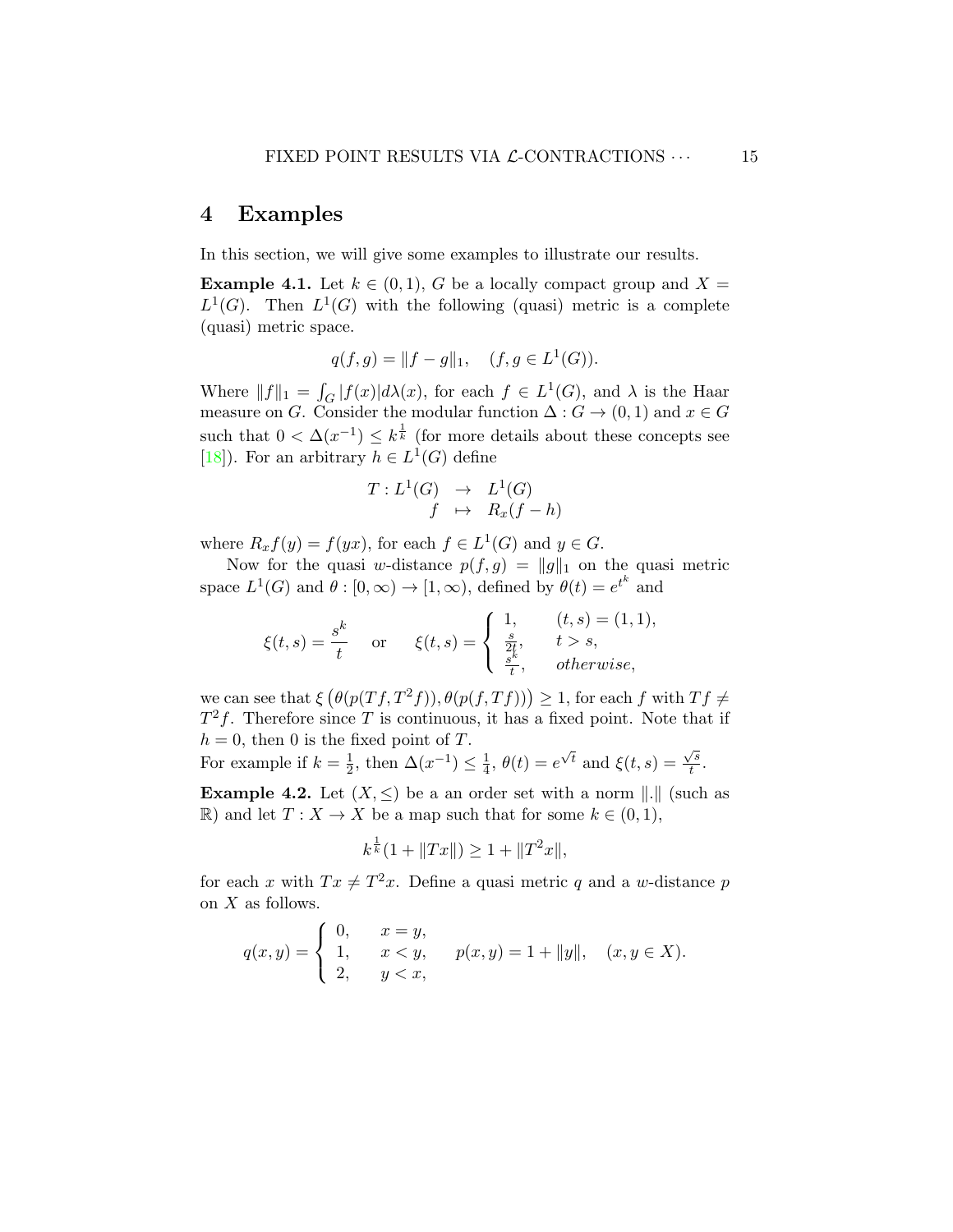Obviously a sequence  $\{x_n\}$  in  $(X, q)$  is a Cauchy sequence if there is  $N \in \mathbb{N}$  such that for every  $n \geq N$ ,  $x_n = x_N$ . Therefore each map on X is continuous . Also

$$
\inf\{p(x,w) + p(x,Tx) : x \in X\} \ge 1,
$$

for every  $w \in X$ .

Note that  $k^{\frac{1}{k}}(1+\|Tx\|) \geq 1 + \|T^2x\|$  is equivalent to  $k(1+\|Tx\|)^k \geq$  $(1 + ||T^2x||)^k$  and so  $e^{k(1+||Tx||)^k} \ge e^{(1+||T^2x||)^k}$ .

Consider  $\theta$  and  $\xi$  as the latter example. Then we have for each x, with  $Tx \neq T^2x$ 

$$
\xi \left(\theta(p(Tx, T^2x)), \theta(p(x, Tx))\right) = \frac{\theta(p(x, Tx))^k}{\theta(p(Tx, T^2x))}
$$

$$
= \frac{e^{kp(x, Tx)^k}}{e^{kp(Tx, T^2x)}}
$$

$$
= \frac{e^{k(1 + ||Tx||)^k}}{e^{(1 + ||T^2x||)^k}}
$$

$$
\geq 1
$$

Therefore T has a fixed point.

**Example 4.3.** Consider a set  $X = \{x_n; n = 0, 1, 2, \dots\}$  and a map  $T: X \to X$  as  $Tx_n = x_{10n}$ . Define a quasi metric q and a w-distance p on  $X$  as follows.

$$
q(x_n, x_m) = \begin{cases} 0, & n = m, \\ \frac{1}{2} - \frac{1}{m}, & m > n, m, n \neq 0, \\ \frac{2}{m} - \frac{1}{n}, & m < n, m, n \neq 0, \\ \frac{1}{n}, & m = 0, n \neq 0, \\ \frac{1}{m}, & n = 0, m \neq 0, \end{cases}
$$

$$
p(x_n, x_m) = \begin{cases} \frac{1}{n} + \frac{1}{m}, & m, n \neq 0, \\ 1, & n = 0 \text{ or } m = 0. \end{cases}
$$

Note that with this quasi metric, each sequence is a Cauchy sequence and convergent to  $x_0$ . Let  $\theta(t) = e$ For and  $\xi(t,s) = \frac{s}{t\varphi(s)}$  for all  $s, t \geq 1$ where  $\varphi : [1, +\infty) \to [1, \infty)$  is nondecreasing and lower semi-continuous such that  $\varphi^{-1}(\{1\}) = 1$ . Then similar to latter we can show that for each  $x \neq x_0, \xi \left( \theta(p(Tx, T^2x)), \theta(p(x, Tx)) \right) \geq 1.$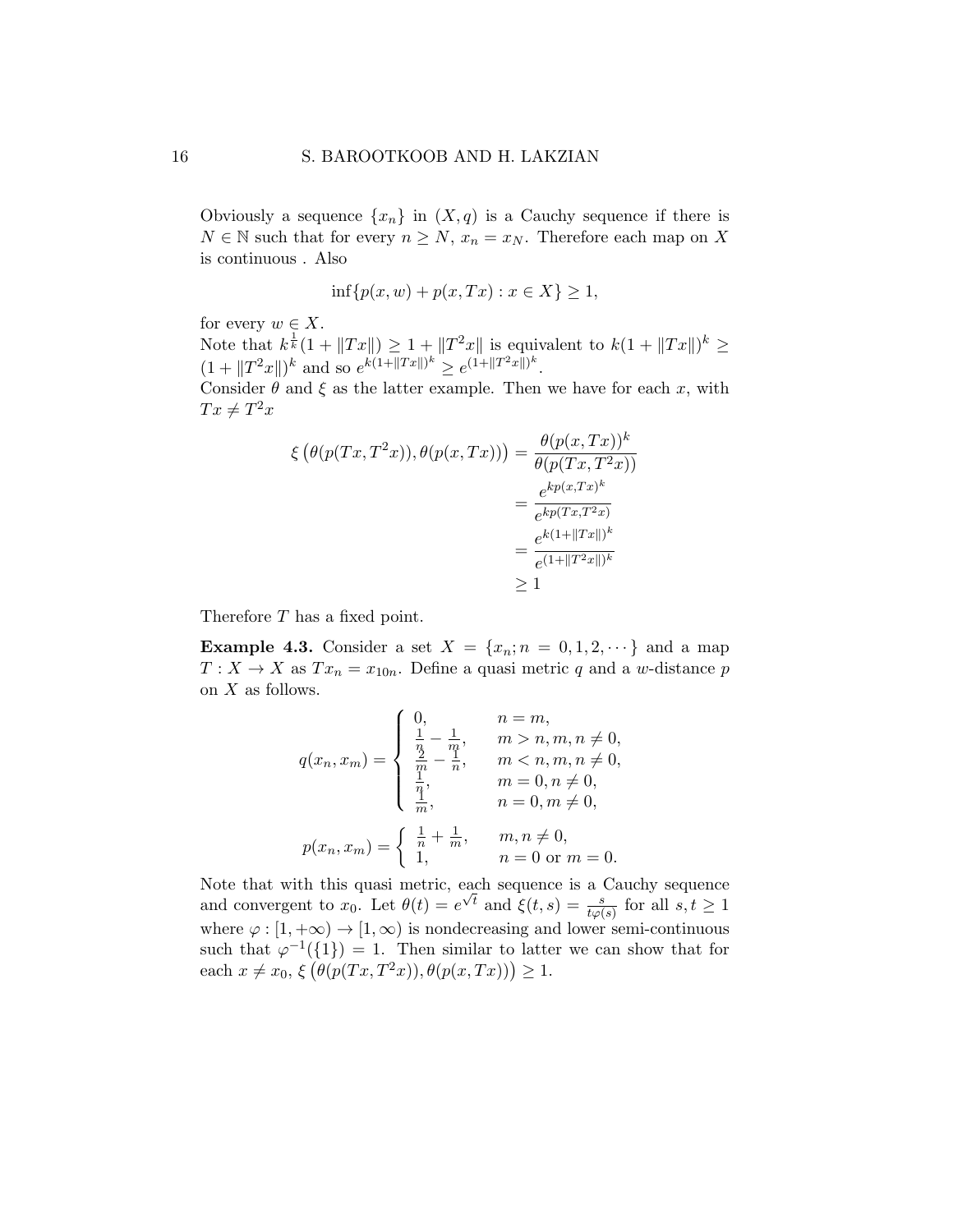## 5 Application

.

Consider the following integrals.

(I) (non linear) Feredholm integral (second Kind):

$$
f(x) = \phi(x) + \lambda \int_a^b K(x, t) \psi(f(t)) dt.
$$

(II) (non linear) Volterra integral (second Kind):

$$
\phi(x) = f(x) - \int_a^x K(x, t)\psi(f(t))dt
$$

**Example 5.1.** Let  $X = C^+([a, b])$  be the set of all upper semi-continuous functions on [a, b] or  $X = C([a, b])$ . Then

$$
q(f,g) = \begin{cases} \min\{\sup\{g(x) - f(x); x \in [a,b]\}, 1\}, & f \le g, \\ 1, & otherwise, \end{cases}
$$

is a quasi metric on X which is not a metric. Also  $q(f,g) = ||f - g||$ , where  $||f|| = \sup\{f(x); x \in [a, b]\}\$ , is a quasi metric which is a metric.

For finding a solution in  $X = C([a, b])$  or  $X = C^+([a, b])$  (with each of the latter quasi metrics) for (I) or (II) define  $T: C^+([a, b]) \to C^+([a, b])$ with

(I)  $Tf(x) = \phi(x) + \lambda \int_a^b K(x, t) \psi(f(t)) dt$ . (II)  $Tf(x) = \phi(x) + \lambda \int_a^x K(x,t) \psi(f(t)) dt$ . Then we have the following theorem.

**Theorem 5.2.** If there is  $k \in (0,1)$  such that for each  $f \in X$  with  $Tf \neq f$  we have  $k^{\frac{1}{k}} \|Tf\| \geq \|T^2f\|$ , then under each of the following conditions (I) (similarly (II)) has a solution. That is there is  $f \in X$ which satisfies in  $(I)$  (similarly  $(II)$ ).

- (i)  $\psi$  is continuous.
- (*ii*)  $\phi = 0$  and  $\psi(0) = 0$ .
- (iii)  $||g|| \neq 0$  for every  $g \in X$  with  $g \neq Tg$  or  $||Tf|| \neq 0$  for each  $f \in X$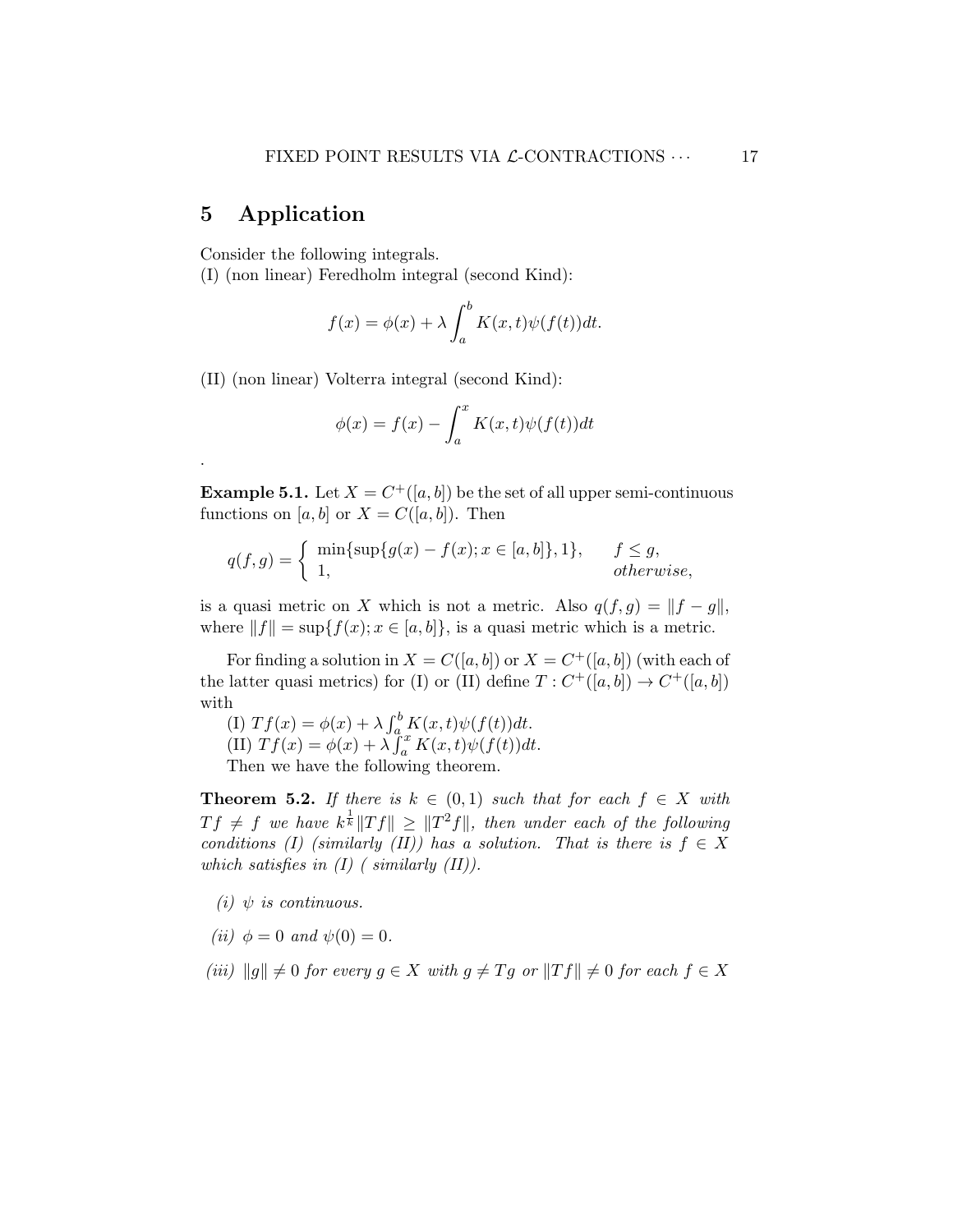**Proof.** We only prove for (I). For (II) we should only put x insteed of b in the upper bound of integral. Put  $p(f,g) = ||g||, \theta(t) = e^{t^k}, \xi(t,s) = \frac{s^k}{t^k}$  $\frac{3^n}{t}$ . Then for each  $f \in X$  with  $q(Tf, T^2f) \neq 0$  we have  $Tf \neq T^2f$ . Therefore

$$
\phi(x) + \lambda \int_a^b K(x, t) \psi(f(t)) dt \neq \phi(x) + \lambda \int_a^b K(x, t) \psi(Tf(t)) dt \quad (x \in [a, b]).
$$

So  $f \neq Tf$ . This implies that  $k^{\frac{1}{k}} \|Tf\| \geq \|T^2f\|$ . i. e.  $k^{\frac{1}{k}}(p(f,Tf)) \geq$  $p(Tf, T^2f)$  or equivalently  $k(p(f, Tf))^k \geq p(Tf, T^2f)^k$ . Then since  $e^t$  is increasing we have  $e^{k(p(f,Tf))^{k}} \geq e^{p(Tf,T^{2}f)^{k}}$  That is

$$
\xi(\theta(p(Tf, T^2f)), \theta(p(f, Tf)) = \frac{\theta(p(f, Tf))^k}{\theta(p(Tf, T^2f))}
$$

$$
= \frac{e^{kp(f, Tf)^k}}{e^{p(Tf, T^2f)^k}}
$$

$$
\geq 1
$$

Now if  $\psi$  is continuous, then T is continuous and if  $\phi = 0$  and  $\psi(0) = 0$ , then  $\inf \{p(f,g)+p(f,Tf): f \in X\} \ge ||g|| > 0$  for every  $g \in X$  with  $g \neq$ Tg. Also if (iii) is true, then  $\inf \{p(f,g) + p(f,Tf) : f \in X\} \ge ||g|| > 0$ for every  $g \in X$  with  $g \neq Tg$ . That is in each case the conditions of Theorem [3.5](#page-10-2) are valid. Therefore T has a fixed point  $u \in X$ . Obviously this u is the solution of the integral equation(I) or similarly (II).  $\square$ 

#### Acknowledgements

This research was supported by a grant from University of Bojnord (No 98/ 367/6169).

## References

- <span id="page-17-0"></span>[1] M. Abbas and B.E. Rhoades, Fixed and periodic point results in cone metric spaces, Appl. Math. Letters, 22 (2009) 511-515.
- <span id="page-17-1"></span>[2] H. Afshari, S. Kalantari and H. Aydi, Fixed point results for generalized  $\alpha - \psi$ -Suzuki-contractions in quasi-b-metric-like spaces, Asian-European Journal of Mathematics, 11 (1) (2018), 1850012 (12 pages).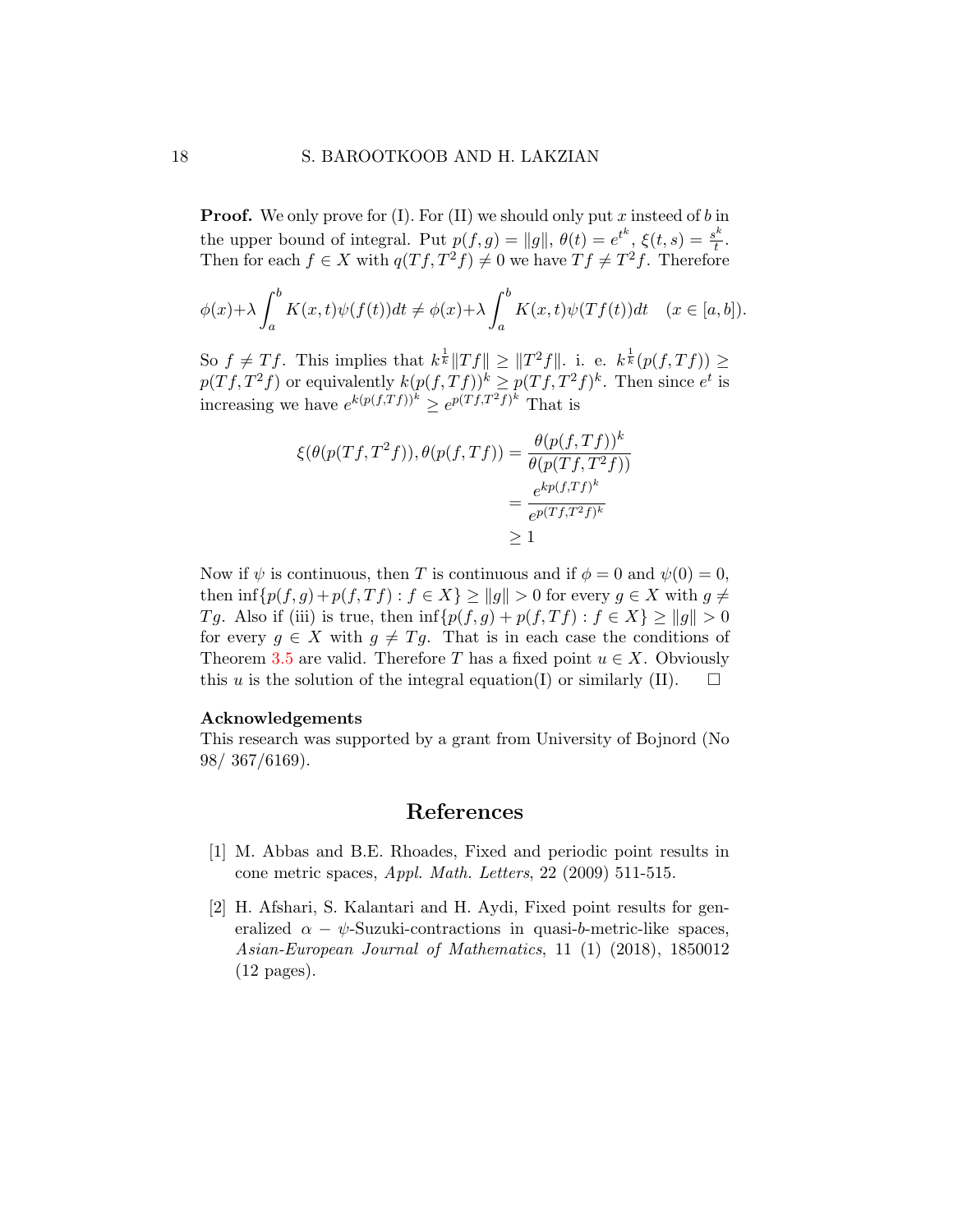- <span id="page-18-2"></span>[3] J. Ahmad, A.E. Al-Mazrooei, Y.J. Cho and Y.O. Yang, Fixed point results for generalized  $\theta$ -contractions, J. Nonlinear Sci. Appl., 10 (2017), 2350-2358.
- <span id="page-18-3"></span>[4] H. Alsulami, E. Karapınar, F. Khojasteh and A.F. Roldán-Lópezde-Hierro, A proposal to the study of contractions in quasi-metric spaces, *Discrete Dyn. Nat. Soc.*,  $(2014)$ , Article ID 269286, 10 pages.
- <span id="page-18-4"></span>[5] H. Aydi,  $\alpha$ -implicit contractive pair of mappings on quasi b-metric spaces and an application to integral equations, J. Nonlinear and Convex Anal., 17 (12) (2016), 2417–2433.
- <span id="page-18-0"></span>[6] H. Aydi, M. Barakat and H. Lakzian, Fixed points via  $\mathcal{L}$ contractions on quasi-metric spaces, Submitted.
- <span id="page-18-8"></span>[7] H. Aydi, M.A. Barakat, Z.D. Mitrové and V.S. Cavic, A Suzuki type multi-valued contraction on weak partial metric spaces and applications, J. Ineq. Appl., (2018), 2018:270.
- <span id="page-18-6"></span>[8] H. Aydi, N. Bilgili and E. Karapınar, Common fixed point results from quasi-metric spaces to G-metric spaces, J. Egyptian Math. Soc., 23 (2015), 356—361.
- <span id="page-18-7"></span>[9] H. Aydi, A. Felhi, E. Karapinar and F.A. Alojail, Fixed points on quasi-metric spaces via simulation functions and consequences, J. Math. Anal., 9 (2) (2018), 10-24.
- <span id="page-18-5"></span>[10] H. Aydi, M. Jellali and E. Karapinar, On fixed point results for  $\alpha$ -implicit contractions in quasi-metric spaces and consequences, Nonlinear Anal. Modelling Control, 21 (1) (2016), 40-56.
- <span id="page-18-1"></span>[11] H. Aydi, T. Wongyat, W. Sintunavarat, On new evolution of Ri's result via w-distances and the study on the solution for nonlinear integral equations and fractional differential equations, Advances in Differences Equations, (2018), 2018:132.
- <span id="page-18-9"></span>[12] N. Bilgili, E. Karapinar and B. Samet, Generalized  $\alpha-\psi$  contractive mappings in quasi metric spaces and related fixed point theorems, J. Ineq. Appl., (2014), 2014:36.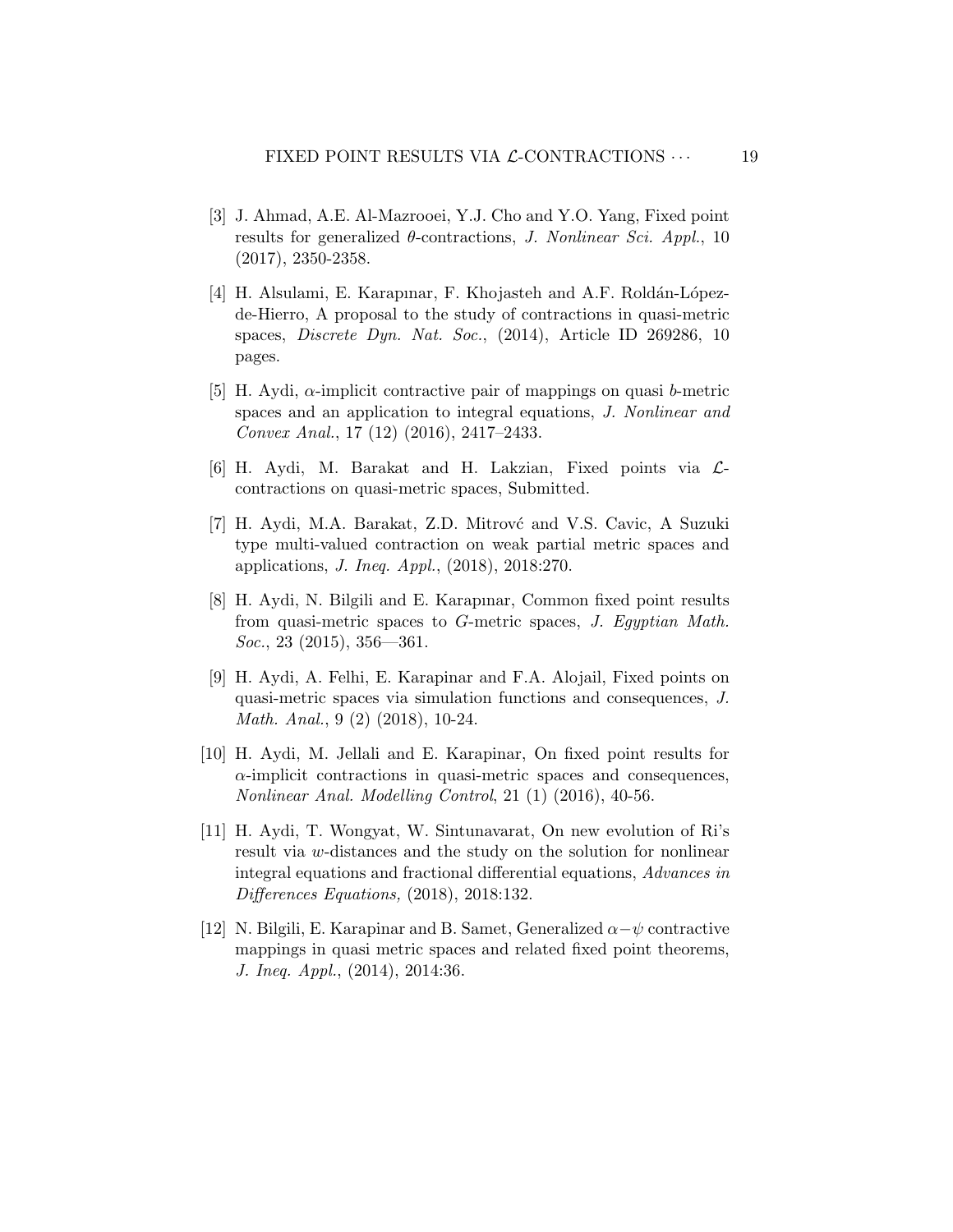- <span id="page-19-8"></span>[13] S. Chandok and M. Postolache, Fixed point theorem for weakly Chatterjea-type cyclic contractions, Fixed Point Theory Appl., (2013), 2013:28.
- <span id="page-19-7"></span>[14] S. H. Cho, Fixed point theorems for  $\mathcal{L}$ -contractions in generalized metric spaces, Abstr. Appl. Anal., in press, (2018).
- <span id="page-19-2"></span>[15] L. Cirić, A generalization of Banach's contraction principle,  $Proc.$ Amer. Math. Soc., 45 (1974), 267-273.
- <span id="page-19-5"></span>[16] W. S. Du, Some new results and generalizations in metric fixed point theory, Nonlinear Anal., 73 (2010) 1439-1446.
- <span id="page-19-9"></span>[17] A. Felhi, S. Sahmim and H. Aydi, Ulam-Hyers stability and wellposedness of fixed point problems for  $\alpha - \lambda$ -contractions on quasi b-metric spaces, Fixed Point Theory Appl.,  $(2016)$ ,  $2016:1$ .
- <span id="page-19-11"></span>[18] G. B. Folland, A Course in Abstract Harmonic Analysis, CRC press, (1995).
- <span id="page-19-4"></span>[19] T. L. Hicks and B. E. Rhoades, A Banach type fixed-point theorem, Math. Japon., 24 (1979), 327- 330.
- <span id="page-19-1"></span>[20] M. Jleli and B. Samet, New generalization of the Banach contraction principle, Journal of Inequalities and Applications, (2014) 2014:38.
- <span id="page-19-10"></span>[21] M. Jleli and B. Samet, Remarks on G-metric spaces and fixed point theorems, Fixed Point Theory Appl., (2012), 2012:210.
- <span id="page-19-0"></span>[22] O. Kada, T. Suzuki and W. Takahashi, Nonconvex minimization theorems and fixed point theorems in complete metric spaces, Math. Japonica, 44 (1996), 381-591.
- <span id="page-19-3"></span>[23] R. Kannan, Some results on fixed points, Bull. Calcutta Math. Soc., 60 (1968) 71-76.
- <span id="page-19-6"></span>[24] A. Kostić, V. Rakŏcević and S. Radenović, Best proximity points involving simulation functions with  $w_0$ -distance, RACSAM/doi.org/10.1007/s13398- 018-0512-1.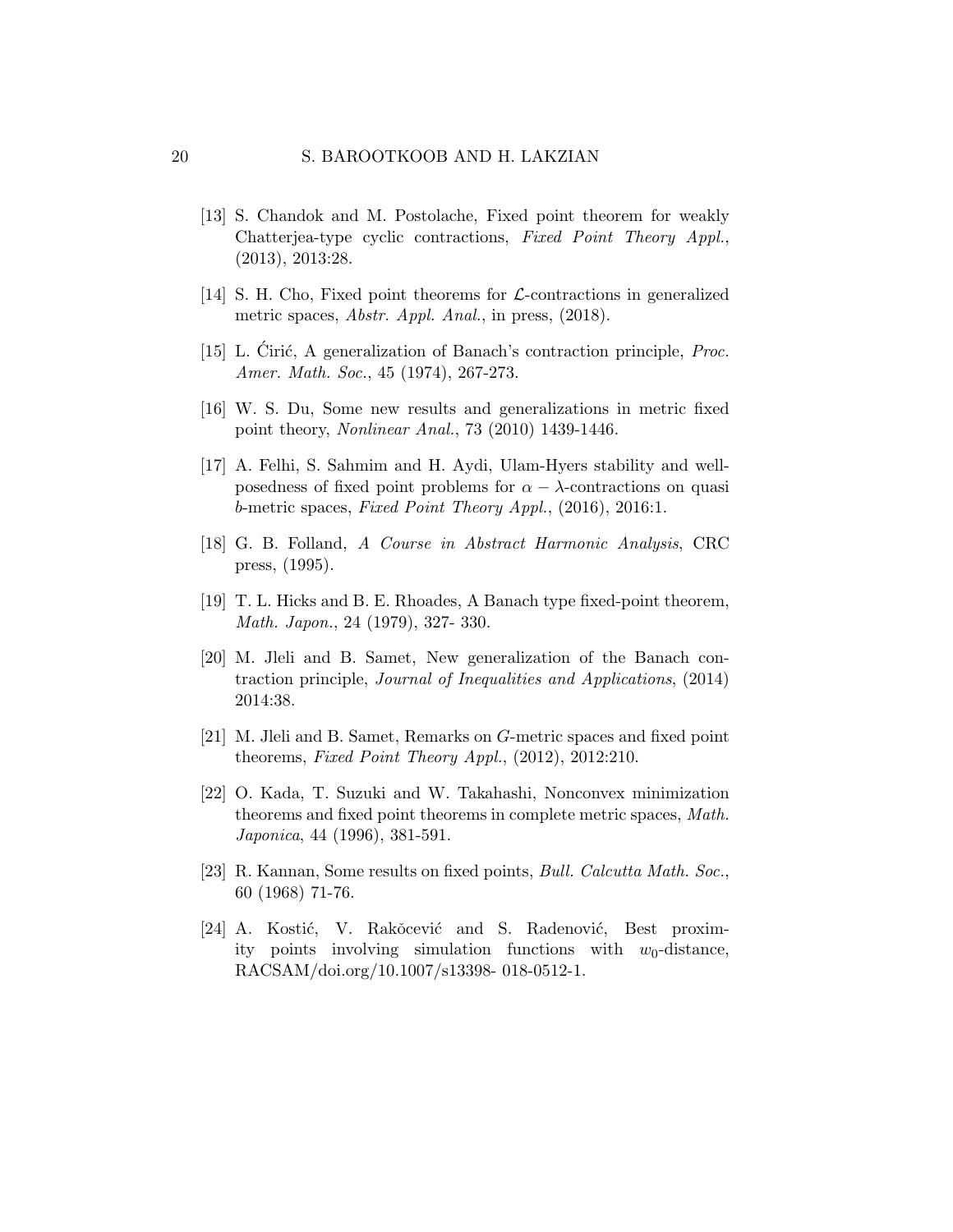- <span id="page-20-6"></span>[25] H. Lakzian, H. Aydi and V. Rakocevic, Extensions of Kannan contraction via w-distances, DOI: 10.1007/s00010-019-00673-6.
- <span id="page-20-1"></span>[26] H. Lakzian, H. Aydi and B.E. Rhoades, Fixed points for  $(\varphi, \psi, p)$ weakly contractive mappings in metric spaces with w-distance,  $Ap$ plied Math. Comput. 219 (2013), 6777-6782.
- <span id="page-20-5"></span>[27] H. Lakzian, S. Barootkoob, N. Mlaiki, H. Aydi and M. De La Sen, On generalized  $(\alpha, \Psi, M_{\Omega})$ -contractions with w-distances and an application to nonlinear Fredholm integral equations, Symmetry, DOI: 10.3390/sym11080982.
- <span id="page-20-3"></span>[28] H. Lakzian, D. Gopal and W. Sintunavarat, New fixed point results for mappings of contractive type with an application to nonlinear fractional differential equations, J. Fixed Point Theory Appl. 18 (2016), 251-266.
- <span id="page-20-4"></span>[29] H. Lakzian and Ing-Jer Lin, The existence of fixed points for nonlinear contractive maps in metric spaces with w-distances, J. Applied Math., Vol. 2012, Article ID 161470, 11 pages.
- <span id="page-20-2"></span>[30] H. Lakzian and B.E. Rhoades, Some fixed point theorems using weaker Meir-Keeler function in metric spaces with w−distance, Applied Math. Comput., 342 (2019) 18-25.
- <span id="page-20-8"></span>[31] H. K. Pathak and N. Shahzad, Fixed point results for generalized quasicontraction mappings in abstract metric spaces, Nonlinear Anal., 71 (2009) 6068-6076
- <span id="page-20-7"></span>[32] M. H. Shah and N. Hussain, Nonlinear contractions in partially ordered quasi b-metric spaces, Commun. Korean Math. Soc. 27 (1) (2012), 117-128.
- <span id="page-20-0"></span>[33] T. Suzuki, Several fixed point theorems in complete metric spaces, Yokohama Mathematical, 44 (1997), 61-72.

#### Sedigheh Barootkoob

Assistant Professor of Mathematics Department of Mathematics Faculty of Basic Sciences,